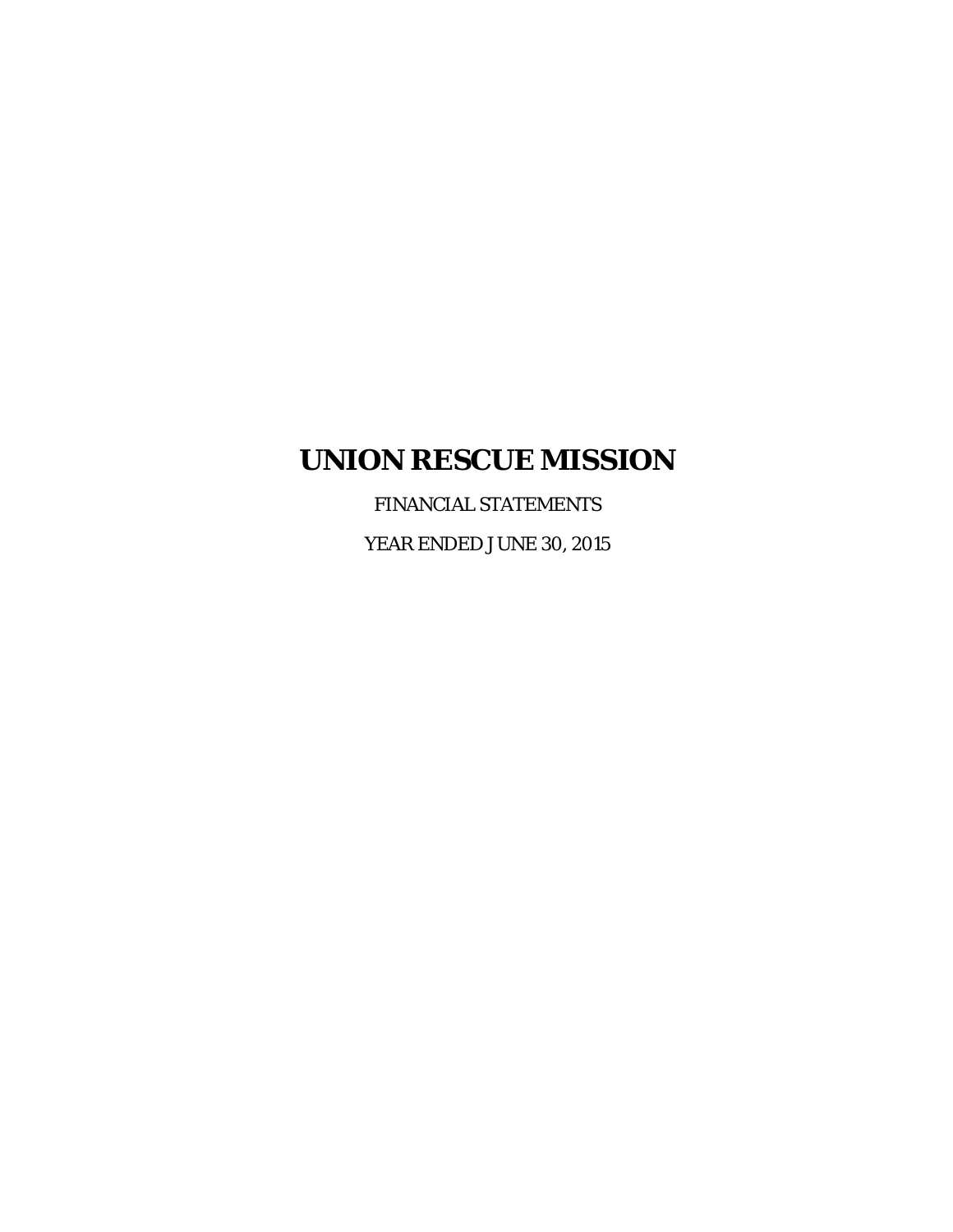## FINANCIAL STATEMENTS

## YEAR ENDED JUNE 30, 2015

## **CONTENTS**

| Page |
|------|
|      |
|      |
|      |
|      |
|      |
|      |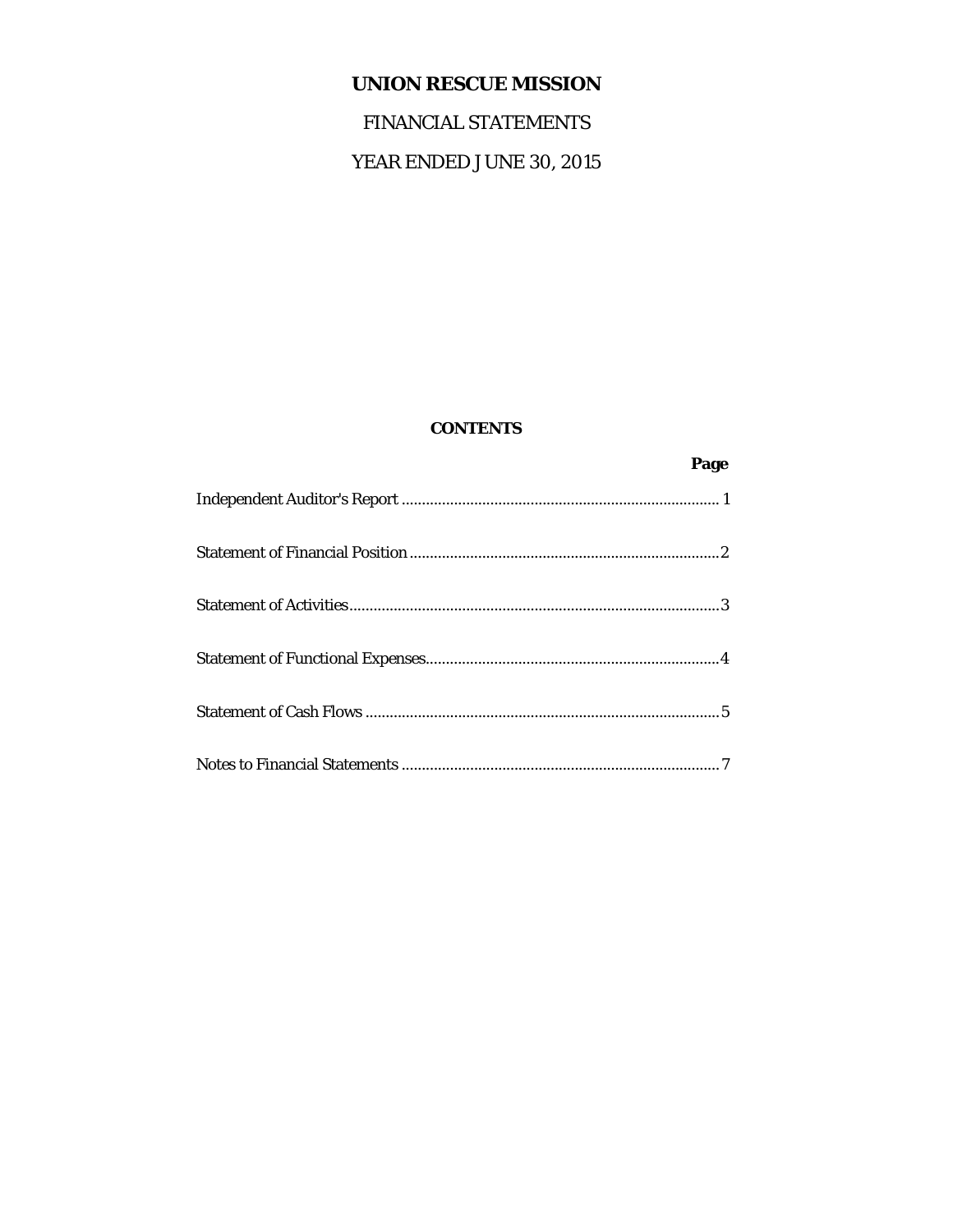

10990 Wilshire Boulevard 310.873.1600 T<br>16<sup>th</sup> Floor 310.873.6600 F **16th Floor** 310.873.6600 F

Los Angeles, CA 90024 www.greenhassonjanks.com

#### **INDEPENDENT AUDITOR'S REPORT**

To the Board of Directors Union Rescue Mission

#### **Report on the Financial Statements**

We have audited the accompanying financial statements of Union Rescue Mission (the Mission), which comprise the statement of financial position as of June 30, 2015, and the related statements of activities, functional expenses and cash flows for the year then ended, and the related notes to the financial statements.

#### **Management's Responsibility for the Financial Statements**

Management is responsible for the preparation and fair presentation of these financial statements in accordance with accounting principles generally accepted in the United States of America; this includes the design, implementation, and maintenance of internal control relevant to the preparation and fair presentation of financial statements that are free from material misstatement, whether due to fraud or error.

#### **Auditor's Responsibility**

Our responsibility is to express an opinion on these financial statements based on our audit. We conducted our audit in accordance with auditing standards generally accepted in the United States of America. Those standards require that we plan and perform the audit to obtain reasonable assurance about whether the financial statements are free from material misstatement.

An audit involves performing procedures to obtain audit evidence about the amounts and disclosures in the financial statements. The procedures selected depend on the auditor's judgment, including the assessment of the risks of material misstatement of the financial statements, whether due to fraud or error. In making those risk assessments, the auditor considers internal control relevant to the entity's preparation and fair presentation of the financial statements in order to design audit procedures that are appropriate in the circumstances, but not for the purpose of expressing an opinion on the effectiveness of the entity's internal control. Accordingly, we express no such opinion. An audit also includes evaluating the appropriateness of accounting policies used and the reasonableness of significant accounting estimates made by management, as well as evaluating the overall presentation of the financial statements.

We believe that the audit evidence we have obtained is sufficient and appropriate to provide a basis for our audit opinion.

#### **Opinion**

In our opinion, the financial statements referred to above present fairly, in all material respects, the financial position of the Mission as of June 30, 2015, and the changes in its net assets and its cash flows for the year then ended in accordance with accounting principles generally accepted in the United States of America.

#### **Report on Summarized Comparative Information**

We have previously audited the Mission's financial statements, and our report dated October 21, 2014, expressed an unmodified audit opinion on those audited financial statements. In our opinion, the summarized comparative information presented herein as of and for the year ended June 30, 2014, is consistent, in all material respects, with the audited financial statements from which it has been derived.

*Green Hasson & Janks LLP* 

October 20, 2015 Los Angeles, California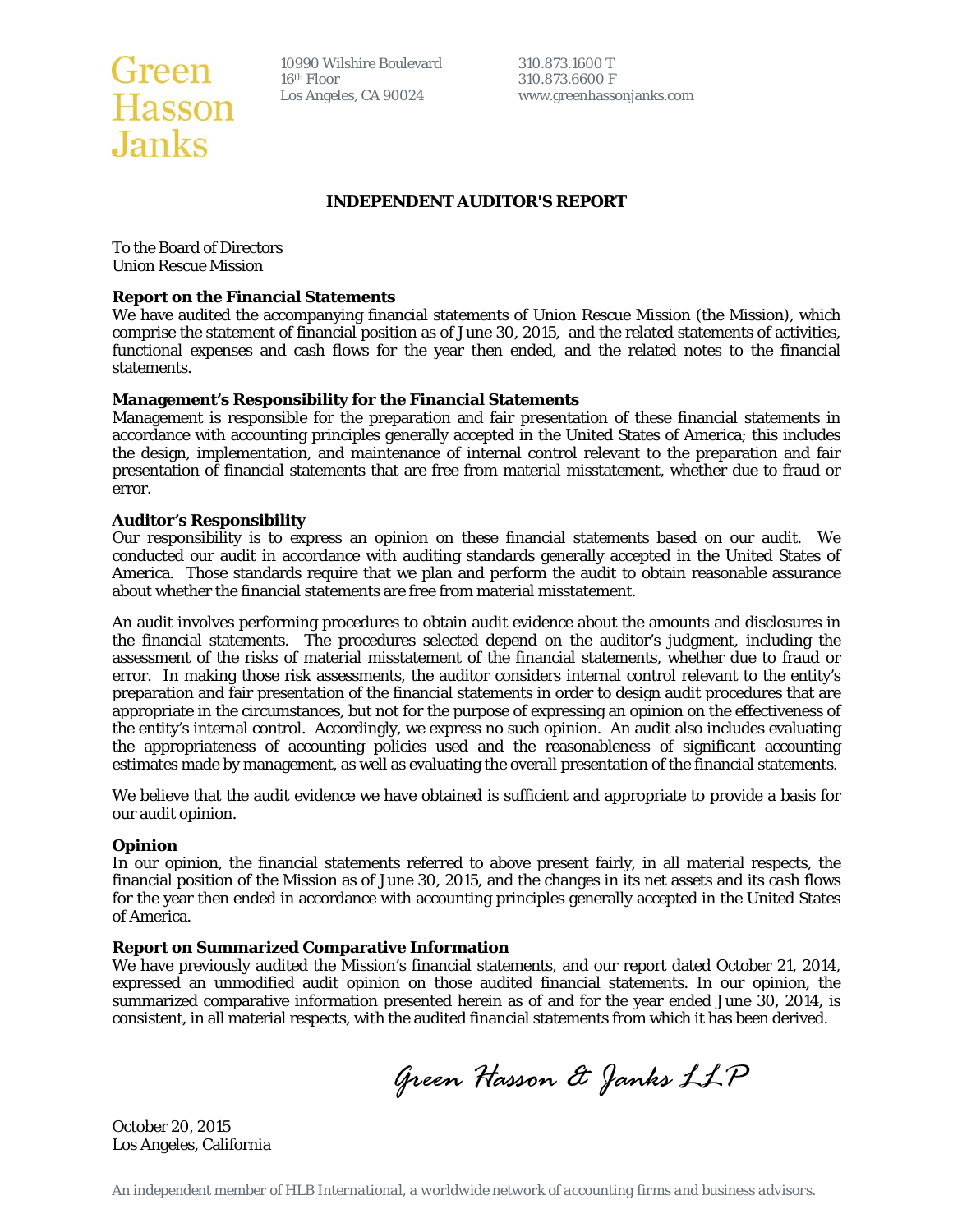## STATEMENT OF FINANCIAL POSITION June 30, 2015 With Comparative Totals at June 30, 2014

| <b>ASSETS</b>                                                        |    | 2015       |              | 2014                   |
|----------------------------------------------------------------------|----|------------|--------------|------------------------|
|                                                                      |    |            |              |                        |
| <b>Cash and Cash Equivalents</b>                                     | \$ | 4,922,000  | \$           | 4,455,000              |
| <b>Investments</b>                                                   |    | 541,000    |              | 565,000                |
| <b>Accounts and Other Receivables</b>                                |    | 16,000     |              | 10,000                 |
| <b>Bequests Receivable</b>                                           |    | 676,000    |              | 456,000                |
| Pledges Receivable - Net                                             |    | 977,000    |              | 898,000                |
| Inventory                                                            |    | 148,000    |              | 132,000                |
| <b>Prepaid Expenses and Other Assets</b>                             |    | 249,000    |              | 166,000                |
| Beneficial Interest in Charitable Remainder Trusts                   |    | 469,000    |              | 1,083,000              |
| <b>Beneficial Interest in Perpetual Trust</b>                        |    | 153,000    |              | 161,000                |
| Land, Buildings and Equipment - Net                                  |    | 25,746,000 |              | 26,652,000             |
| <b>TOTAL ASSETS</b>                                                  | S  | 33,897,000 | <sub>S</sub> | 34,578,000             |
|                                                                      |    |            |              |                        |
| <b>LIABILITIES AND NET ASSETS</b>                                    |    |            |              |                        |
|                                                                      |    |            |              |                        |
| <b>LIABILITIES:</b>                                                  | \$ | 1,663,000  | \$           |                        |
| <b>Accounts Payable and Accrued Expenses</b><br><b>Notes Payable</b> |    | 4,852,000  |              | 1,467,000<br>5,788,000 |
| <b>Annuities Payable</b>                                             |    | 215,000    |              | 236,000                |
|                                                                      |    |            |              |                        |
| <b>TOTAL LIABILITIES</b>                                             |    | 6,730,000  |              | 7,491,000              |
| <b>NET ASSETS:</b>                                                   |    |            |              |                        |
| Unrestricted                                                         |    | 25,988,000 |              | 25,480,000             |
| <b>Temporarily Restricted</b>                                        |    | 856,000    |              | 1,280,000              |
| <b>Permanently Restricted</b>                                        |    | 323,000    |              | 327,000                |
| <b>TOTAL NET ASSETS</b>                                              |    | 27,167,000 |              | 27,087,000             |
| <b>TOTAL LIABILITIES AND NET ASSETS</b>                              | Ş  | 33,897,000 | \$           | 34,578,000             |

The Accompanying Notes are an Integral Part of These Financial Statements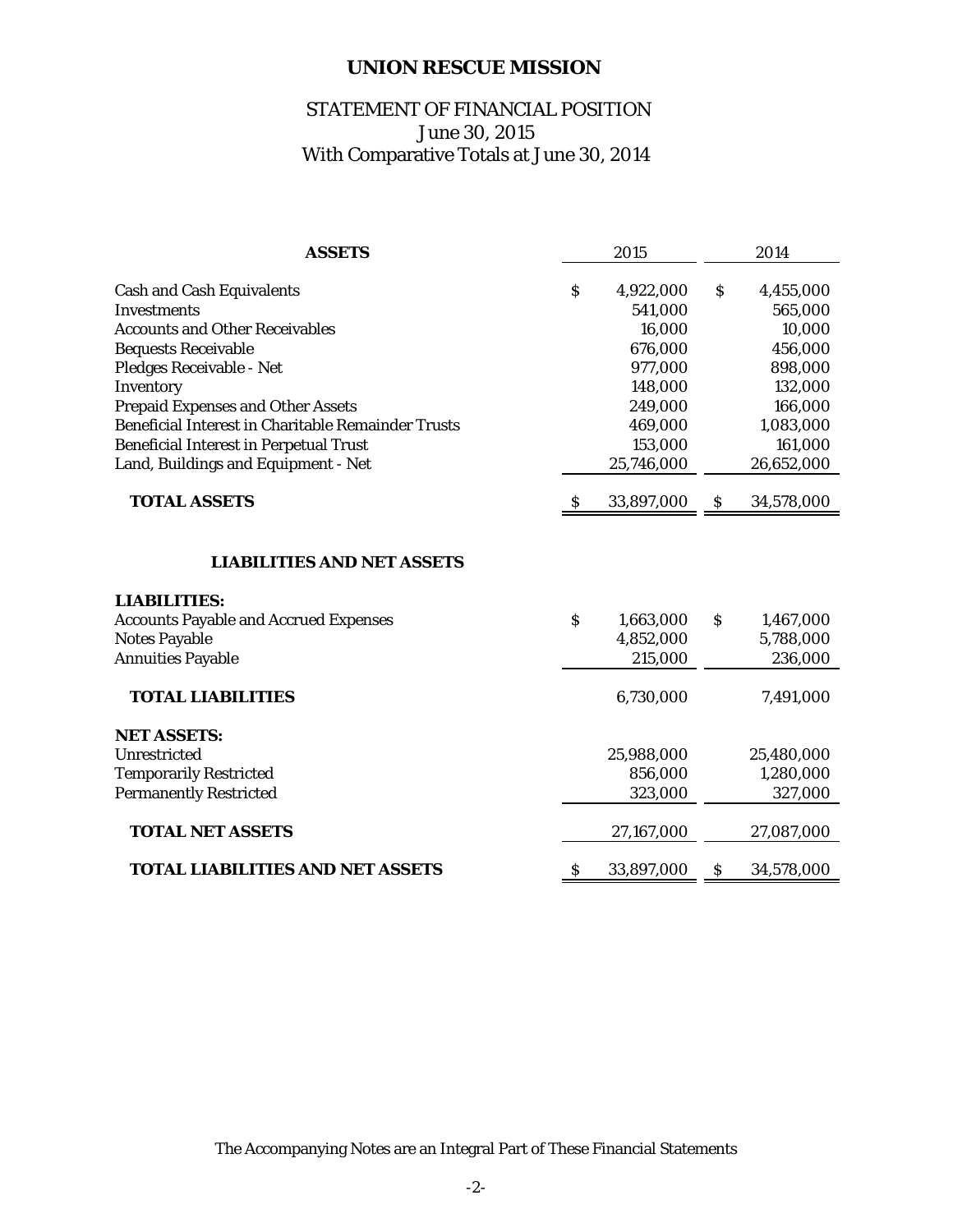## STATEMENT OF ACTIVITIES Year Ended June 30, 2015 With Summarized Totals for the Year Ended June 30, 2014

|                                                       |                 |       | 2015        |              |                 |                 |  |  |  |  |  |
|-------------------------------------------------------|-----------------|-------|-------------|--------------|-----------------|-----------------|--|--|--|--|--|
|                                                       |                 |       | Temporarily | Permanently  |                 | 2014            |  |  |  |  |  |
|                                                       | Unrestricted    |       | Restricted  | Restricted   | <b>Total</b>    | <b>Total</b>    |  |  |  |  |  |
| <b>PUBLIC SUPPORT:</b>                                |                 |       |             |              |                 |                 |  |  |  |  |  |
| Contributions                                         | Ś<br>13,479,000 | S     | 389,000     | 4,000<br>S   | S<br>13,872,000 | 13,966,000<br>S |  |  |  |  |  |
| Gifts-in-Kind                                         | 2,751,000       |       |             |              | 2,751,000       | 5,124,000       |  |  |  |  |  |
| <b>Bequests and Planned Giving</b>                    | 3,804,000       |       |             |              | 3,804,000       | 3,635,000       |  |  |  |  |  |
| <b>Special Events</b>                                 | 897,000         |       |             |              | 897,000         | 551,000         |  |  |  |  |  |
| Change in Value - Beneficial Interest                 |                 |       |             |              |                 |                 |  |  |  |  |  |
| in Charitable Remainder Trusts                        |                 |       | (64,000)    |              | (64,000)        | 201,000         |  |  |  |  |  |
| Change in Value - Beneficial Interest                 |                 |       |             |              |                 |                 |  |  |  |  |  |
| in Perpetual Trust<br><b>Net Assets Released from</b> |                 |       |             | (8,000)      | (8,000)         | 13,000          |  |  |  |  |  |
| <b>Purpose Restrictions</b>                           | 749,000         |       | (749,000)   |              |                 |                 |  |  |  |  |  |
|                                                       |                 |       |             |              |                 |                 |  |  |  |  |  |
| <b>TOTAL PUBLIC SUPPORT</b>                           | 21,680,000      |       | (424,000)   | (4,000)      | 21,252,000      | 23,490,000      |  |  |  |  |  |
| <b>OTHER REVENUE:</b>                                 |                 |       |             |              |                 |                 |  |  |  |  |  |
| <b>Thrift Store Revenue</b>                           | 397,000         |       |             |              | 397,000         |                 |  |  |  |  |  |
| Other Income                                          | 581,000         |       |             |              | 581,000         | 539,000         |  |  |  |  |  |
| <b>Investment Income (Net)</b>                        |                 | 9,000 |             |              | 9,000           | 63,000          |  |  |  |  |  |
| <b>TOTAL OTHER REVENUE</b>                            | 987,000         |       |             |              | 987,000         | 602,000         |  |  |  |  |  |
| <b>TOTAL PUBLIC SUPPORT</b>                           |                 |       |             |              |                 |                 |  |  |  |  |  |
| <b>AND OTHER REVENUE</b>                              | 22,667,000      |       | (424,000)   | (4,000)      | 22,239,000      | 24,092,000      |  |  |  |  |  |
| <b>OPERATING EXPENSES:</b>                            |                 |       |             |              |                 |                 |  |  |  |  |  |
| <b>Program Services:</b>                              |                 |       |             |              |                 |                 |  |  |  |  |  |
| <b>Shelter Services</b>                               | 6,416,000       |       |             |              | 6,416,000       | 6,365,000       |  |  |  |  |  |
| <b>Recovery Programs</b>                              | 9,111,000       |       |             |              | 9,111,000       | 8,381,000       |  |  |  |  |  |
| <b>Community Outreach</b>                             | 1,287,000       |       |             |              | 1,287,000       | 3,081,000       |  |  |  |  |  |
| <b>TOTAL PROGRAM SERVICES</b>                         | 16,814,000      |       |             |              | 16,814,000      | 17,827,000      |  |  |  |  |  |
| <b>Support Services:</b>                              |                 |       |             |              |                 |                 |  |  |  |  |  |
| <b>Management and General</b>                         | 1,883,000       |       |             |              | 1,883,000       | 1,887,000       |  |  |  |  |  |
| Fundraising                                           | 3,462,000       |       |             |              | 3,462,000       | 3,288,000       |  |  |  |  |  |
| <b>TOTAL SUPPORT SERVICES</b>                         | 5,345,000       |       |             |              | 5,345,000       | 5,175,000       |  |  |  |  |  |
| <b>TOTAL OPERATING EXPENSES</b>                       | 22,159,000      |       |             |              | 22,159,000      | 23,002,000      |  |  |  |  |  |
| <b>CHANGE IN NET ASSETS</b>                           | 508,000         |       | (424,000)   | (4,000)      | 80,000          | 1,090,000       |  |  |  |  |  |
| Net Assets - Beginning of Year                        | 25,480,000      |       | 1,280,000   | 327,000      | 27,087,000      | 25,997,000      |  |  |  |  |  |
| <b>NET ASSETS - END OF YEAR</b>                       | 25,988,000<br>S | S     | 856,000     | S<br>323,000 | S<br>27,167,000 | S<br>27,087,000 |  |  |  |  |  |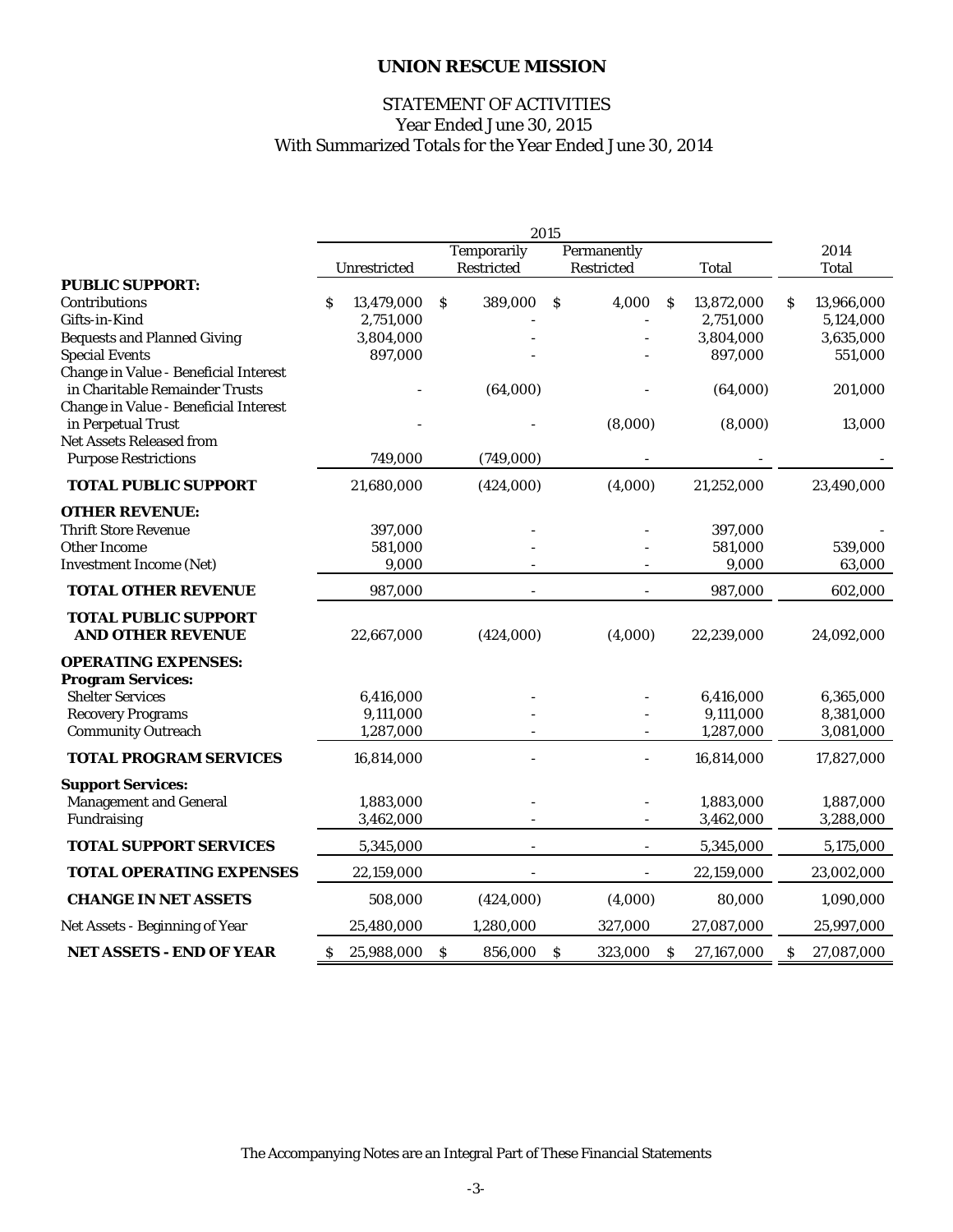## STATEMENT OF FUNCTIONAL EXPENSES Year Ended June 30, 2015 With Summarized Totals for the Year Ended June 30, 2014

|                                      | 2015                    |                 |              |           |    |                         |     |                      |    |                                    |          |             |    |                 |    |            |    |            |
|--------------------------------------|-------------------------|-----------------|--------------|-----------|----|-------------------------|-----|----------------------|----|------------------------------------|----------|-------------|----|-----------------|----|------------|----|------------|
|                                      | <b>Program Services</b> |                 |              |           |    | <b>Support Services</b> |     |                      |    |                                    |          |             |    |                 |    |            |    |            |
|                                      |                         | <b>Shelter</b>  |              | Recovery  |    | Community               |     | <b>Total Program</b> |    | <b>Total Support</b><br>Management |          |             |    |                 |    | 2014       |    |            |
|                                      |                         | <b>Services</b> |              | Programs  |    | Outreach                |     | <b>Services</b>      |    | and General                        |          | Fundraising |    | <b>Services</b> |    | Total      |    | Total      |
| <b>Payroll and Related Expenses</b>  |                         | 3,574,000       | <sup>S</sup> | 4,105,000 | -S | 208,000                 | - S | 7,887,000            | S  | 1,205,000                          | - S      | 673,000     | S  | 1,878,000       |    | 9,765,000  | S. | 8,963,000  |
| <b>Donor Appeals</b>                 |                         | 110,000         |              | 110,000   |    |                         |     | 220,000              |    |                                    |          | 1,737,000   |    | 1,737,000       |    | 1,957,000  |    | 1,871,000  |
| <b>Food and Kitchen Supplies</b>     |                         | 890,000         |              | 796,000   |    | 115,000                 |     | 1,801,000            |    | 22,000                             |          |             |    | 22,000          |    | 1,823,000  |    | 1,841,000  |
| <b>Depreciation and Amortization</b> |                         | 570,000         |              | 1,157,000 |    |                         |     | 1,727,000            |    | 57,000                             |          | 24,000      |    | 81,000          |    | 1,808,000  |    | 1,705,000  |
| Occupancy                            |                         | 387,000         |              | 889,000   |    | 3,000                   |     | 1,279,000            |    | 136,000                            |          | 9,000       |    | 145,000         |    | 1,424,000  |    | 1,393,000  |
| <b>Supplies and Program</b>          |                         |                 |              |           |    |                         |     |                      |    |                                    |          |             |    |                 |    |            |    |            |
| <b>Expenses</b>                      |                         | 450,000         |              | 601,000   |    | 76,000                  |     | 1,127,000            |    | 25,000                             |          | 258,000     |    | 283,000         |    | 1,410,000  |    | 1,829,000  |
| <b>Professional Consultation</b>     |                         | 100,000         |              | 103,000   |    | 4,000                   |     | 207,000              |    | 51,000                             |          | 577,000     |    | 628,000         |    | 835,000    |    | 705,000    |
| Gifts-in-Kind Distribution           |                         |                 |              |           |    | 830,000                 |     | 830,000              |    |                                    |          |             |    |                 |    | 830,000    |    | 2,847,000  |
| <b>Vehicles and Equipment</b>        |                         |                 |              |           |    |                         |     |                      |    |                                    |          |             |    |                 |    |            |    |            |
| <b>Expenses</b>                      |                         | 135,000         |              | 431,000   |    | 3,000                   |     | 569,000              |    | 58,000                             |          | 42,000      |    | 100,000         |    | 669,000    |    | 687,000    |
| <b>Thrift Store Operations</b>       |                         |                 |              | 659,000   |    |                         |     | 659,000              |    |                                    |          |             |    |                 |    | 659,000    |    | 151,000    |
| <b>Miscellaneous</b>                 |                         | 96,000          |              | 115,000   |    | 34,000                  |     | 245,000              |    | 135,000                            |          | 137,000     |    | 272,000         |    | 517,000    |    | 438,000    |
| Insurance                            |                         | 104,000         |              | 145,000   |    | 14,000                  |     | 263,000              |    | 7,000                              |          | 5,000       |    | 12,000          |    | 275,000    |    | 273,000    |
| <b>Interest</b>                      |                         |                 |              |           |    |                         |     |                      |    | 187,000                            |          |             |    | 187,000         |    | 187,000    |    | 299,000    |
| <b>TOTAL 2015</b>                    |                         |                 |              |           |    |                         |     |                      |    |                                    |          |             |    |                 |    |            |    |            |
| <b>FUNCTIONAL EXPENSES</b>           | S.                      | 6,416,000       | -S           | 9,111,000 | -S | 1,287,000               | S.  | 16,814,000           | S. | 1,883,000                          | S.       | 3,462,000   | S. | 5,345,000       | S. | 22,159,000 |    |            |
| <b>TOTAL 2014</b>                    |                         |                 |              |           |    |                         |     |                      |    |                                    |          |             |    |                 |    |            |    |            |
| <b>FUNCTIONAL EXPENSES</b>           |                         | 6,365,000       | S.           | 8,381,000 | -S | 3,081,000               | S   | 17,827,000           | S  | 1,887,000                          | <b>S</b> | 3,288,000   | S  | 5,175,000       |    |            |    | 23,002,000 |

The Accompanying Notes are an Integral Part of These Financial Statements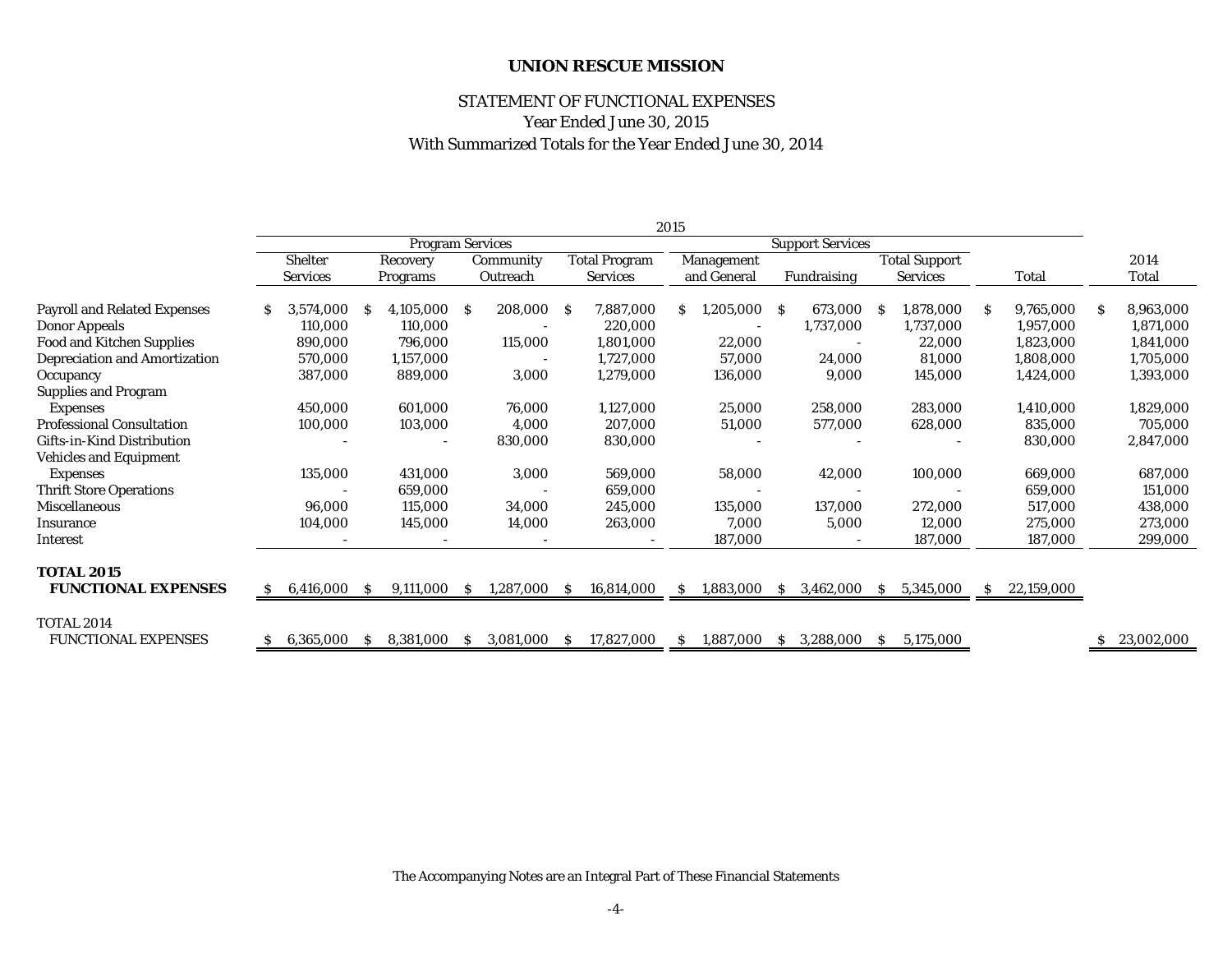## With Comparative Totals for the Year Ended June 30, 2014 STATEMENT OF CASH FLOWS Year Ended June 30, 2015

|                                                                |               | 2015      | 2014         |             |  |
|----------------------------------------------------------------|---------------|-----------|--------------|-------------|--|
| <b>CASH FLOWS FROM OPERATING ACTIVITIES:</b>                   |               |           |              |             |  |
| <b>Change in Net Assets</b>                                    | $\mathcal{S}$ | 80,000    | <sub>S</sub> | 1,090,000   |  |
| Adjustments to Reconcile Change in Net Assets to               |               |           |              |             |  |
| Net Cash Provided by Operating Activities:                     |               |           |              |             |  |
| <b>Depreciation and Amortization</b>                           |               | 1,808,000 |              | 1,705,000   |  |
| <b>Loss on Disposal of Assets</b>                              |               | 10,000    |              |             |  |
| <b>Donated Building and Equipment</b>                          |               |           |              | (6,000)     |  |
| <b>Donated Stock</b>                                           |               | (56,000)  |              | (869,000)   |  |
| <b>Proceeds from Sale of Donated Stock</b>                     |               | 54,000    |              | 863,000     |  |
| <b>Loss on Sale of Donated Stock</b>                           |               | 2,000     |              | 6,000       |  |
| <b>Realized and Unrealized Gain on Investments</b>             |               | (2,000)   |              | (63,000)    |  |
| <b>Change in Value of Annuities Payable</b>                    |               | 18,000    |              | 24,000      |  |
| Change in Value of Beneficial Interest in Charitable           |               |           |              |             |  |
| <b>Remainder Trusts</b>                                        |               | 64,000    |              | (201,000)   |  |
| Change in Value of Beneficial Interest in Perpetual Trust      |               | 8,000     |              | (13,000)    |  |
| Contributions Restricted for Investment in Land,               |               |           |              |             |  |
| <b>Buildings and Equipment</b>                                 |               | (389,000) |              | (100,000)   |  |
| <b>Contributions Restricted for Investment in Perpetuity</b>   |               | (4,000)   |              | (8,000)     |  |
| Decrease (Increase) in:                                        |               |           |              |             |  |
| <b>Accounts and Other Receivables</b>                          |               | (6,000)   |              |             |  |
| <b>Bequests Receivable</b>                                     |               | (220,000) |              | (320,000)   |  |
| <b>Pledges Receivable</b>                                      |               | (79,000)  |              | 562,000     |  |
| Inventory                                                      |               | (16,000)  |              | 4,000       |  |
| <b>Prepaid Expenses and Other Assets</b>                       |               | (83,000)  |              | (70,000)    |  |
| Beneficial Interest in Charitable Remainder Trust              |               |           |              | (627,000)   |  |
| Increase (Decrease) in:                                        |               |           |              |             |  |
| <b>Accounts Payable and Accrued Expenses</b>                   |               | 196,000   |              | (24,000)    |  |
| <b>Annuities Payable</b>                                       |               | (39,000)  |              | (33,000)    |  |
| <b>NET CASH PROVIDED BY OPERATING ACTIVITIES</b>               |               | 1,346,000 |              | 1,920,000   |  |
|                                                                |               |           |              |             |  |
| <b>CASH FLOWS FROM INVESTING ACTIVITIES:</b>                   |               |           |              |             |  |
| <b>Purchase of Investments</b>                                 |               | (442,000) |              | (693,000)   |  |
| <b>Proceeds from Sale of Investments</b>                       |               | 468,000   |              | 693,000     |  |
| Purchase of Land, Buildings and Equipment                      |               | (871,000) |              | (966,000)   |  |
| <b>Interest Capitalized into Land, Buildings and Equipment</b> |               | (41,000)  |              | (66,000)    |  |
| NET CASH USED IN INVESTING ACTIVITIES                          |               | (886,000) |              | (1,032,000) |  |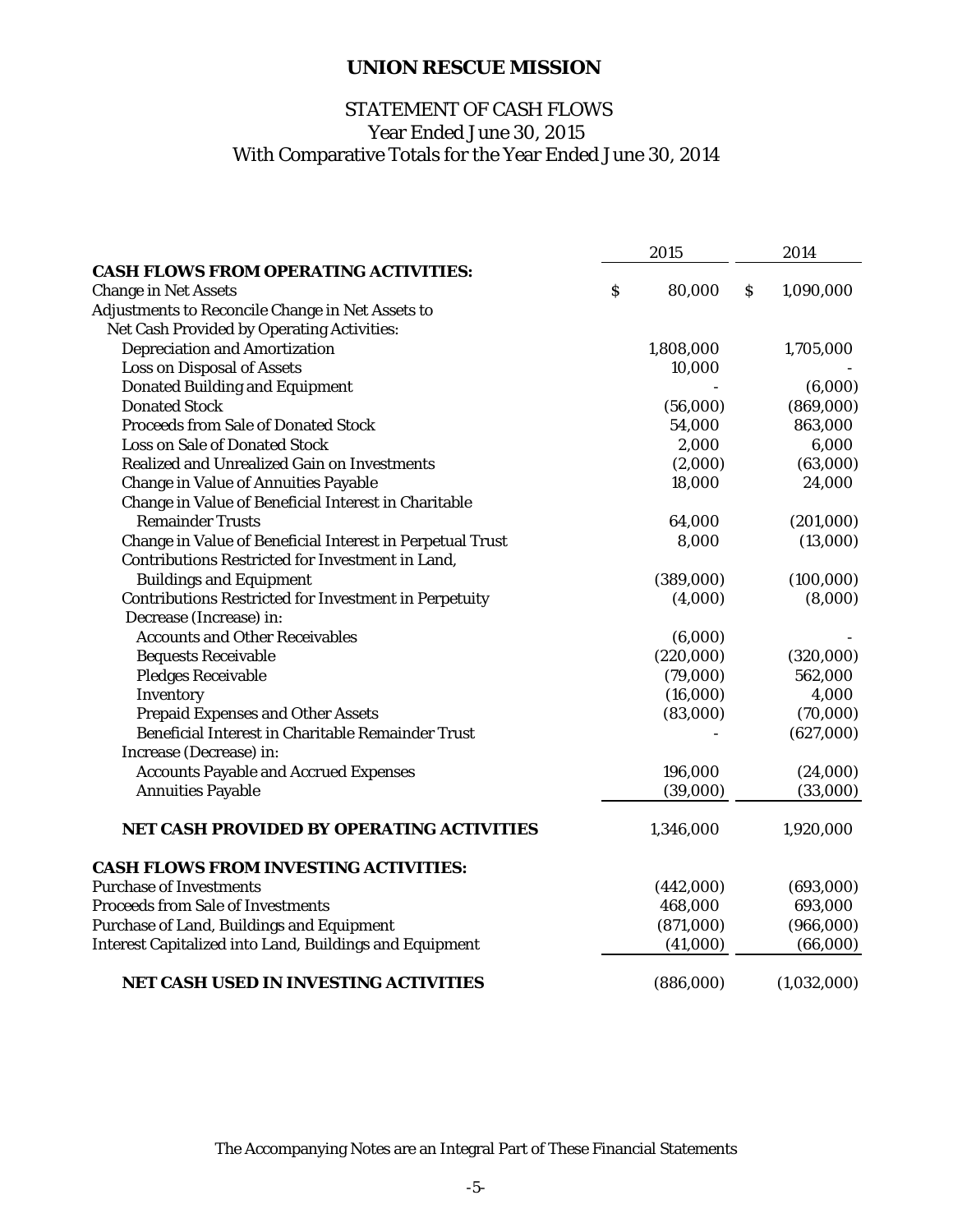## With Comparative Totals for the Year Ended June 30, 2014 STATEMENT OF CASH FLOWS Year Ended June 30, 2015

|                                                                                                            | 2015          |               | 2014      |
|------------------------------------------------------------------------------------------------------------|---------------|---------------|-----------|
| <b>CASH FLOWS FROM FINANCING ACTIVITIES:</b>                                                               |               |               |           |
| <b>Contributions Restricted for Investment in Perpetuity</b>                                               | \$<br>4,000   | <sub>S</sub>  | 8,000     |
| Proceeds from Distribution of Beneficial Interest in                                                       |               |               |           |
| <b>Charitable Remainder Trust</b>                                                                          | 550,000       |               | 1,269,000 |
| <b>Proceeds from Contributions Restricted for Investment</b>                                               |               |               |           |
| in Land, Buildings and Equipment                                                                           | 389,000       |               | 100,000   |
| <b>Proceeds from Notes Payable</b>                                                                         | 1,000         |               | 577,000   |
| <b>Payments on Notes Payable</b>                                                                           | (937,000)     |               | (838,000) |
| <b>NET CASH PROVIDED BY FINANCING ACTIVITIES</b>                                                           | 7,000         |               | 1,116,000 |
|                                                                                                            |               |               |           |
| NET INCREASE IN CASH AND CASH EQUIVALENTS                                                                  | 467,000       |               | 2,004,000 |
| Cash and Cash Equivalents - Beginning of Year                                                              | 4,455,000     |               | 2,451,000 |
| <b>CASH AND CASH EQUIVALENTS - END OF YEAR</b>                                                             | 4,922,000     | \$            | 4,455,000 |
| <b>SUPPLEMENTAL DISCLOSURE OF</b><br><b>CASH FLOW INFORMATION:</b>                                         |               |               |           |
| Cash Paid During the Year for Interest (Net of Amount<br>Capitalized into Land, Buildings and Equipment of |               |               |           |
| \$41,000 in 2015 and \$66,000 in 2014)                                                                     | \$<br>187,000 | $\mathcal{S}$ | 299,000   |
| <b>SUPPLEMENTAL SCHEDULE OF NON-CASH</b>                                                                   |               |               |           |
| <b>INVESTING AND FINANCING ACTIVITIES:</b>                                                                 |               |               |           |
| <b>Donated Building and Equipment</b>                                                                      | \$            | S             | 6,000     |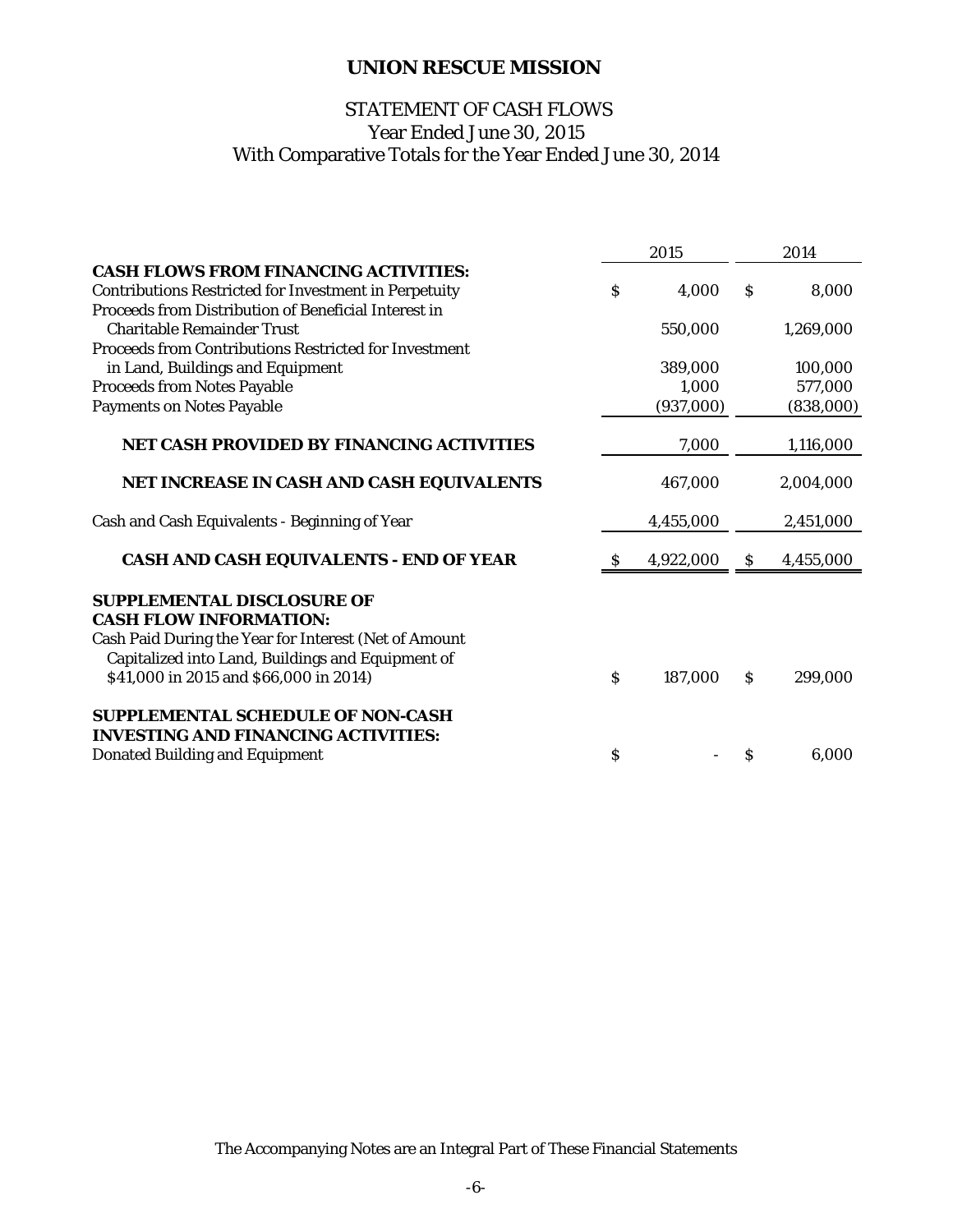## NOTES TO FINANCIAL STATEMENTS June 30, 2015

#### **NOTE 1 - NATURE OF ORGANIZATION**

Union Rescue Mission (the Mission) is a California, religious, not-for-profit organization exempt from income taxes under Section  $501(c)(3)$  of the Internal Revenue Code. Funds raised by Union Rescue Mission provide food, shelter and clothing for impoverished men, women and children. Founded in 1891, Union Rescue Mission is the largest mission of its kind in America and is the oldest in Los Angeles, operating 24 hours a day, 7 days a week, 365 days a year. Union Rescue Mission provides a comprehensive array of emergency and long-term services, including food, shelter, clothing, medical and dental care, recovery programs, transitional housing, legal assistance, education and counseling, in addition to job training for men and women.

Union Rescue Mission operates a 77-acre property, named Hope Gardens Family Center, which provides a safe, healthy, positive and tranquil living environment for formerly homeless senior women and women with children. The facilities accommodate permanent supportive housing for the senior women and transitional supportive housing for women with children. Residents receive job training, financial literacy education, life skills coursework, personal and spiritual development classes, as well as access to off-site legal, medical and dental services. Childcare is provided for nursery and preschool children while school-age children receive transportation to the local public school. Hope Gardens Family Center offers a safe, peaceful and aesthetically pleasing environment that lends itself to the healing of broken lives and the rebuilding of shattered dreams.

Union Rescue Mission also operates a community thrift store located in Covina, California. It has two key objectives. First, donated items earn support for all the Life Transformation Programs of Union Rescue Mission which includes Hope Gardens Family Center. Second, the store operation provides skill development and job training for men and women nearing their transition back into the community.

Through Union Rescue Mission's Community Outreach Program, donated products are solicited and acquired each month for internal use and for distribution in the Southern California area and to sites of natural disasters. Typical products include food, clothes, hygiene items, medical/dental supplies and equipment, and school supplies for children. The program allows Union Rescue Mission to extend its ministry beyond the immediate service area in Downtown Los Angeles.

#### **NOTE 2 - SUMMARY OF SIGNIFICANT ACCOUNTING POLICIES**

#### **(a) BASIS OF PRESENTATION**

The financial statements of the Mission have been prepared utilizing the accrual basis of accounting.

#### **(b) ACCOUNTING**

To ensure observance of certain constraints and restrictions placed on the use of resources, the accounts of the Mission are maintained in accordance with the principles of net assets accounting. This is the procedure by which resources for various purposes are classified for accounting and reporting purposes into net asset classes that are in accordance with specified activities or objectives. Accordingly, all financial transactions have been recorded and reported by net asset class as follows: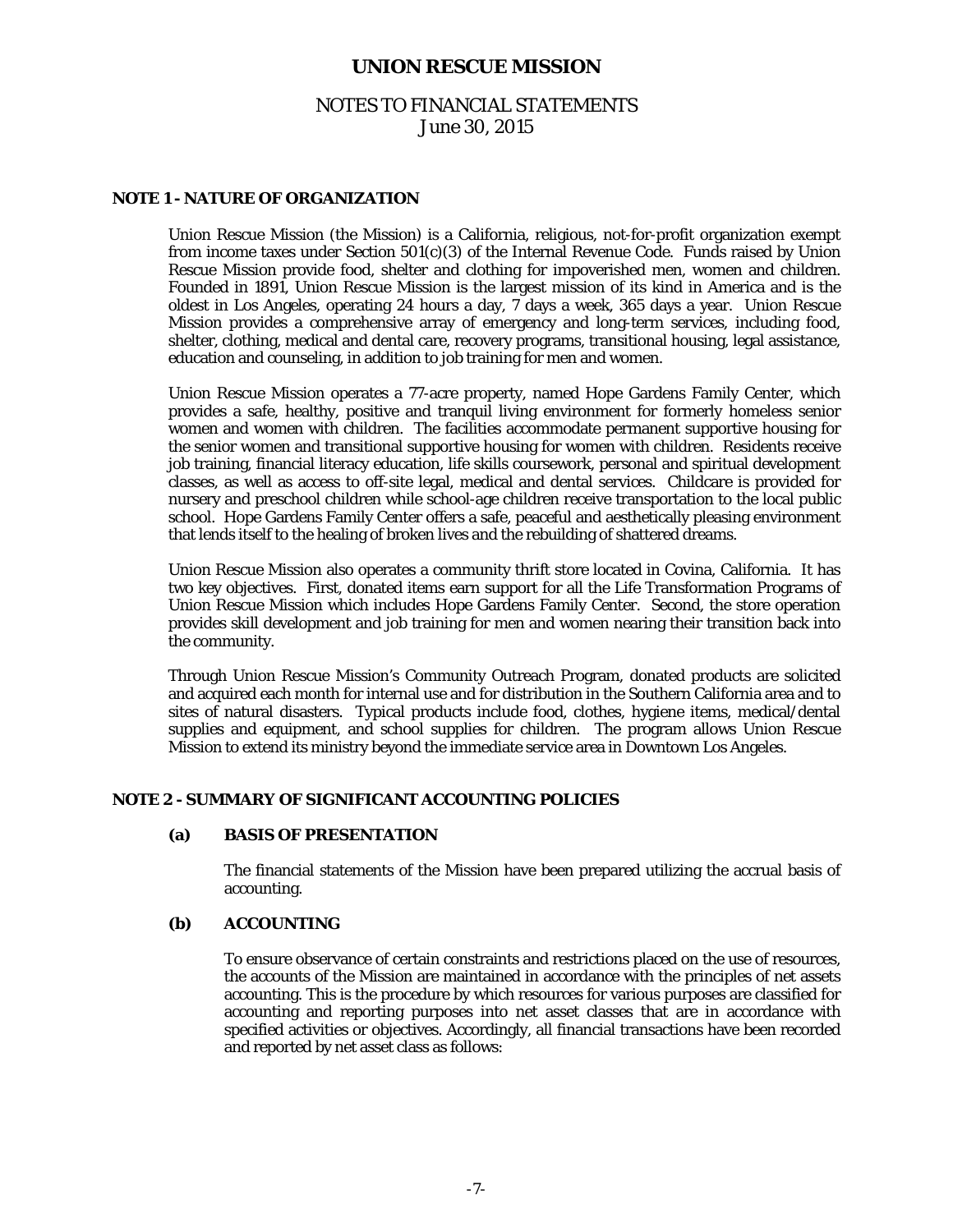## NOTES TO FINANCIAL STATEMENTS June 30, 2015

#### **NOTE 2 - SUMMARY OF SIGNIFICANT ACCOUNTING POLICIES** (continued)

- **(b) ACCOUNTING** (continued)
	- **Unrestricted**. These generally result from revenues generated by receiving unrestricted contributions, providing services, and receiving income from investments; less expenses incurred in providing program related services, raising contributions, and performing administrative functions.
	- **Temporarily Restricted**. The Mission reports gifts of cash and other assets as temporarily restricted support if they are received with donor stipulations that limit the use of the donated assets. When a donor restriction expires, that is, when a stipulated time restriction ends or the purpose of the restriction is accomplished, temporarily restricted net assets are reclassified to unrestricted net assets and reported in the statement of activities as net assets released from purpose or time restrictions. Donor restricted contributions, whose restrictions have been met in the same reporting period, are reported as unrestricted support in the statement of activities. The Mission had \$856,000 of temporarily restricted net assets at June 30, 2015.
	- **Permanently Restricted**. These net assets are received from donors who stipulate that resources are to be maintained permanently, but permit the Mission to expend all of the income (or other economic benefits) derived from the donated assets. The Mission had \$323,000 of permanently restricted net assets at June 30, 2015.

#### **(c) CASH AND CASH EQUIVALENTS**

Cash and cash equivalents are short-term, highly liquid investments with maturities of three months or less at the time of purchase. The carrying value of cash equivalents approximates its fair value at June 30, 2015.

The Mission maintains its cash and cash equivalents in bank deposit accounts and other investment accounts, which, at times, may exceed federally insured limits. The Mission has not experienced any losses in such accounts and believes it is not exposed to any significant credit risk on cash and cash equivalents.

#### **(d) INVESTMENTS**

Investments in equity and debt securities with readily determinable market values are reported at fair value. The fair value of these investments is determined based on the closing price on the last business day of the fiscal year.

Investment purchases and sales are accounted for on a trade-date basis. Realized and unrealized gains and losses are calculated based upon the underlying cost of the securities and on the sales prices, if sold. Interest and dividend income is recorded when earned. Realized and unrealized gains and losses and interest and dividend income are reflected in the statement of activities as investment income.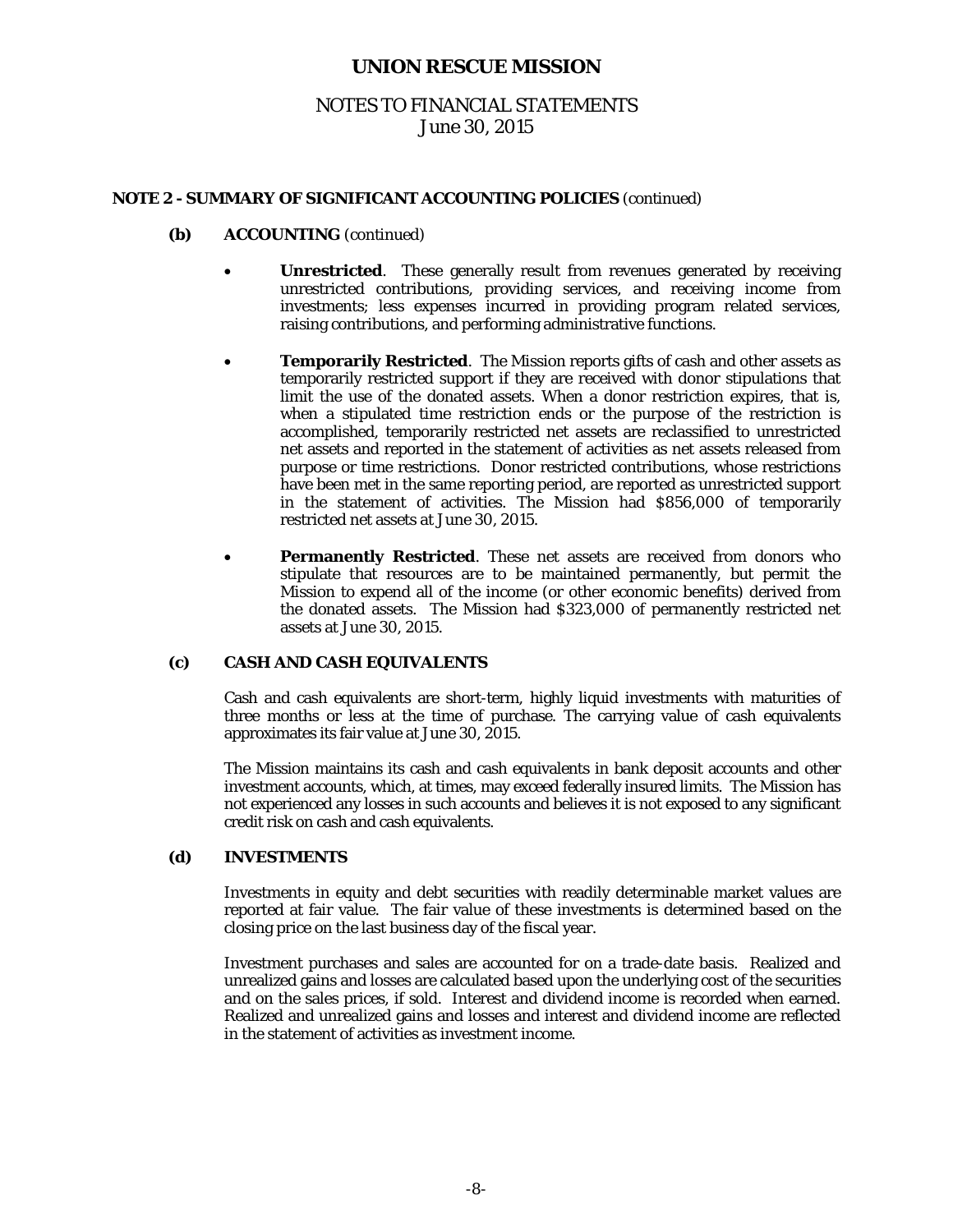## NOTES TO FINANCIAL STATEMENTS June 30, 2015

#### **NOTE 2 - SUMMARY OF SIGNIFICANT ACCOUNTING POLICIES** (continued)

#### **(d) INVESTMENTS** (continued)

Investments are made according to the Investment Policies, Guidelines, and Objectives adopted by the Mission's Board. These guidelines provide for investments in equities, fixed income, and other securities with performance measured against appropriate indices. The investments are managed by outside investment managers contracted by the Mission. Market values of such investments and credit ratings of bond issuers are routinely reviewed by the Audit and Finance Committee of the Board.

Investment securities, in general, are exposed to various risks, such as interest rate, credit, and overall market volatility. Due to the level of risk associated with certain longterm investments, it is reasonably possible that changes in the values of these investments will occur in the near term and that such changes could materially affect the amounts reported in the statement of financial position.

The Mission maintains a separate cash and investment account for its Annuity Reserve Fund. The balance in this Fund totaled \$377,000 at June 30, 2015.

#### **(e) ACCOUNTS AND OTHER RECEIVABLES**

Receivables are recorded when billed or accrued and represent claims against third parties that will be settled in cash. The carrying value of receivables, net of the allowance for doubtful accounts, if any, represents their estimated fair value. The allowance for doubtful accounts, if any, is estimated based on historical collection trends, type of debtor, the age of outstanding receivables and existing economic conditions. If events or changes in circumstances indicate that specific receivable balances may be impaired, further consideration is given to the collectability of those balances and the allowance is adjusted accordingly. Past due receivable balances are written-off when internal collection efforts have been unsuccessful in collecting the amount due. At June 30, 2015, all receivables are deemed fully collectible; therefore, no allowance for doubtful accounts has been established.

#### **(f) BEQUESTS AND PLANNED GIVING**

The Mission has been named as a beneficiary in a number of bequests. Certain of these gifts have not been recorded in the financial statements because the donors' wills have not yet been declared valid by the probate court and/or the value of the amounts to be received is not yet determinable. The Mission records and reports all gifts when declared valid and the amount is determinable.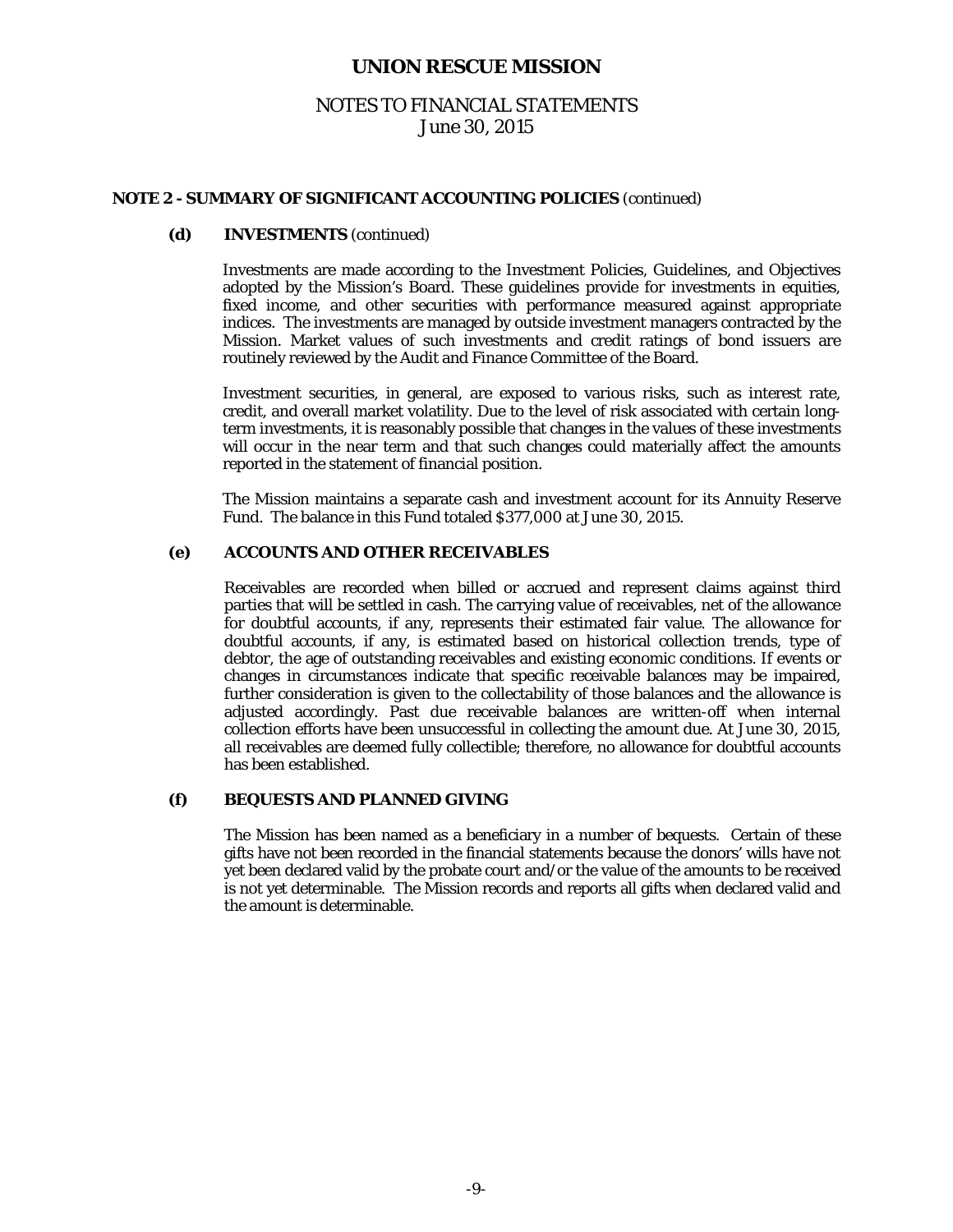## NOTES TO FINANCIAL STATEMENTS June 30, 2015

#### **NOTE 2 - SUMMARY OF SIGNIFICANT ACCOUNTING POLICIES** (continued)

#### **(g) CONTRIBUTIONS AND PLEDGES RECEIVABLE**

Unconditional contributions, including pledges recorded at estimated fair value, are recognized as revenues when the pledge is received. Conditional promises to give are not included as revenue until such time as the conditions are substantially met. A discount rate of 8.25% has been used to calculate the present value of one multi-year pledge receivable and 3.0% has been used for another. At June 30, 2015, the Mission evaluated the collectability of pledges receivable and established an allowance for uncollectible pledges receivable in the amount of \$22,000.

#### **(h) INVENTORY**

Inventory consists of materials designated in two areas; internal inventory and thrift store inventory. Internal inventory is used for shelter services, recovery programs and general administrative purposes. It includes food, beverages, hygiene items and office supplies purchased by or donated to the Mission and are valued at the lower of cost or market if purchased and at fair value at the date of donation, if donated. Thrift Store inventory are donations of clothes, housewares, toys, furniture and other saleable items also valued at fair value at the date of donation. The Mission utilizes the first-in, first-out method of inventory valuation.

#### **(i) BENEFICIAL INTEREST IN CHARITABLE REMAINDER TRUSTS**

The Mission has been designated as the beneficiary of assets held in charitable remainder trusts administered by other trustees. The Mission recognizes temporarily restricted contribution revenue and, as a receivable, the present value of the estimated future benefits to be received when the trust assets are distributed. Adjustments to the receivable to reflect the revaluation of the present value of the estimated future payments to the Mission are recognized in the statement of activities as a change in value of beneficial interest in charitable remainder trusts. The carrying values of certain other trusts have not yet been determined; accordingly, such assets have not been recorded in the financial statements.

#### **(j) BENEFICIAL INTEREST IN PERPETUAL TRUST**

A donor has established and funded a trust, which is administered by an organization other than the Mission. Under the terms of the trust, the Mission has the irrevocable right to receive all or a portion of the income earned on the trust assets either in perpetuity or for the life of the trust. The Mission does not control the assets held by the outside trust. Annual distributions from the trust are reported as contribution income. Adjustments to the beneficial interest to reflect changes in the fair value (if any) are reflected in the statement of activities as a change in value of beneficial interest in perpetual trust. The carrying values of certain other trusts have not yet been determined; accordingly, such assets have not been recorded in the financial statements.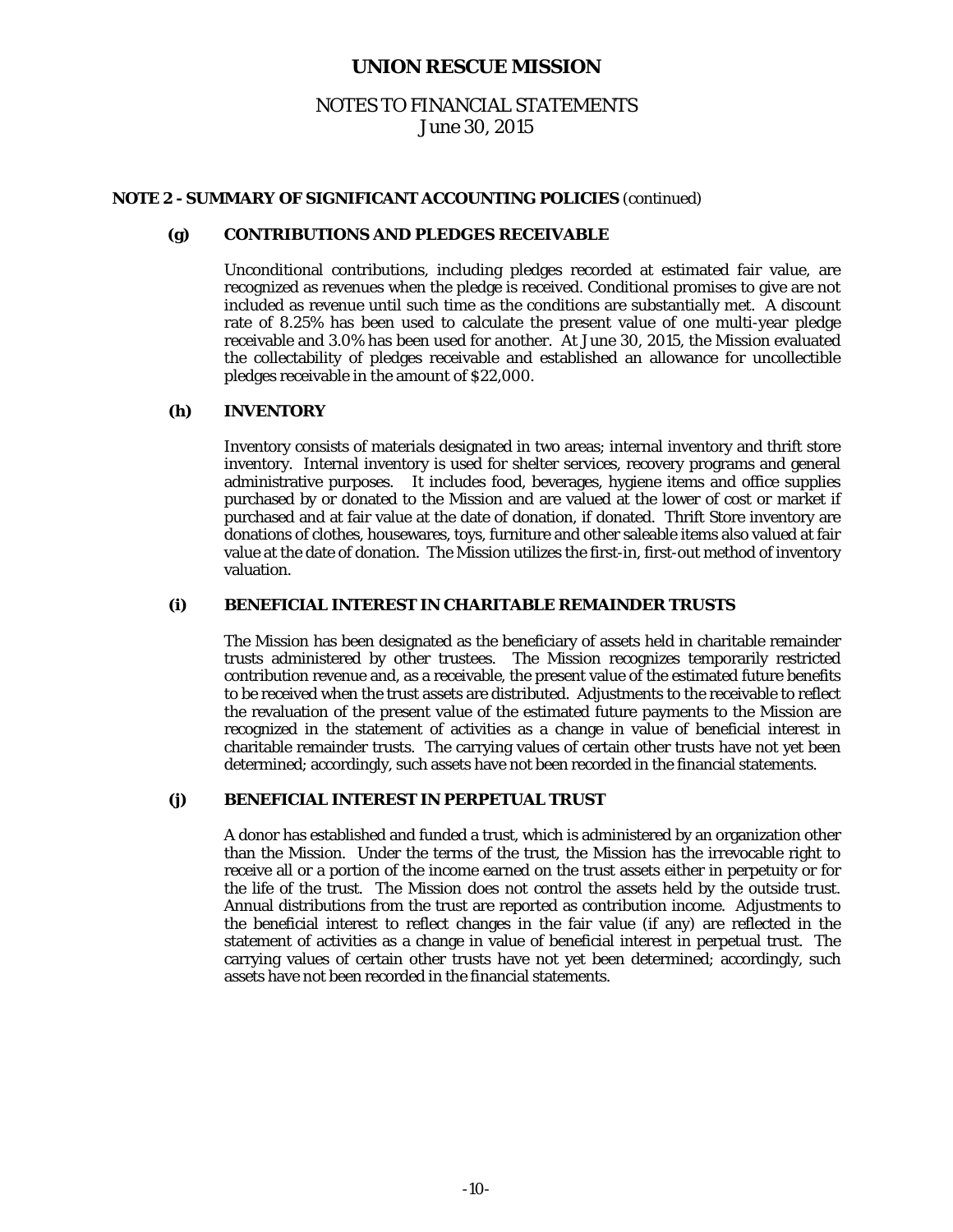## NOTES TO FINANCIAL STATEMENTS June 30, 2015

#### **NOTE 2 - SUMMARY OF SIGNIFICANT ACCOUNTING POLICIES** (continued)

#### **(k) LAND, BUILDINGS AND EQUIPMENT**

Land, buildings and equipment are recorded at cost if purchased or at fair value at the date of donation, if donated. Depreciation is provided over the estimated useful lives of the related assets on a straight-line basis as follows:

| <b>Buildings and Other Improvements</b> | 5-25 Years |
|-----------------------------------------|------------|
| <b>Furniture and Equipment</b>          | 3-5 Years  |
| <b>Computer Software</b>                | 5 Years    |
| Transportation Equipment                | 5 Years    |

Expenditures for maintenance and repairs are charged to operations as incurred while renewals and betterments are capitalized. Land, buildings and equipment are capitalized if the cost of an asset is equal to or greater than \$1,000 and the useful life is three years or greater.

#### **(l) LONG-LIVED ASSETS**

The Mission reviews long-lived assets for impairment whenever events or changes in circumstances indicate that the book value of the assets may not be recoverable. An impairment loss is recognized when the sum of the undiscounted future cash flow is less than the carrying amount of the assets, in which case a write-down is recorded to reduce the related asset to its estimated fair value. No impairment losses were recognized on long-lived assets during the year ended June 30, 2015.

### **(m) DERIVATIVE FINANCIAL INSTRUMENTS**

The Mission recognizes all derivatives at fair value in accordance with generally accepted accounting principles. Interest rate protection agreements (swaps) are used from timeto-time to minimize interest rate risk and the Mission enters into such contracts only with financial institutions of good standing. Interest rate swaps are not used for trading or speculative purposes. During the year ended June 30, 2009, the Mission entered into an interest rate swap that has been accounted for as a fair value hedge. On July 1, 2014, the term loan swap expired on \$2,557,000, representing one-half the term loan's principal, which reverted to a promissory note carrying a fixed rate of 3.24% for 60 months. The remaining half of the original interest rate swap remains intact for the remaining 60 month loan life. No amounts were recorded in the change in net assets during the year ended June 30, 2015 due to hedge ineffectiveness. The Mission had fixed rate debt in the principal amount of \$2,152,000 hedged with a variable rate interest rate swap at June 30, 2015.

#### **(n) ANNUITIES PAYABLE**

The Mission has received donations of assets in exchange for distributions of a fixed amount for a specific period of time to the donors or other beneficiaries. These gifts stipulate that annuity payments must be made to the donor or their designees until the time of death. The gifts are invested in money market funds, fixed income and equity securities. The Mission uses published mortality-rate tables adopted by the United States Internal Revenue Service and an assumed rate of return of approximately 4.5% to 6.0% to determine the present value of the actuarially determined liability.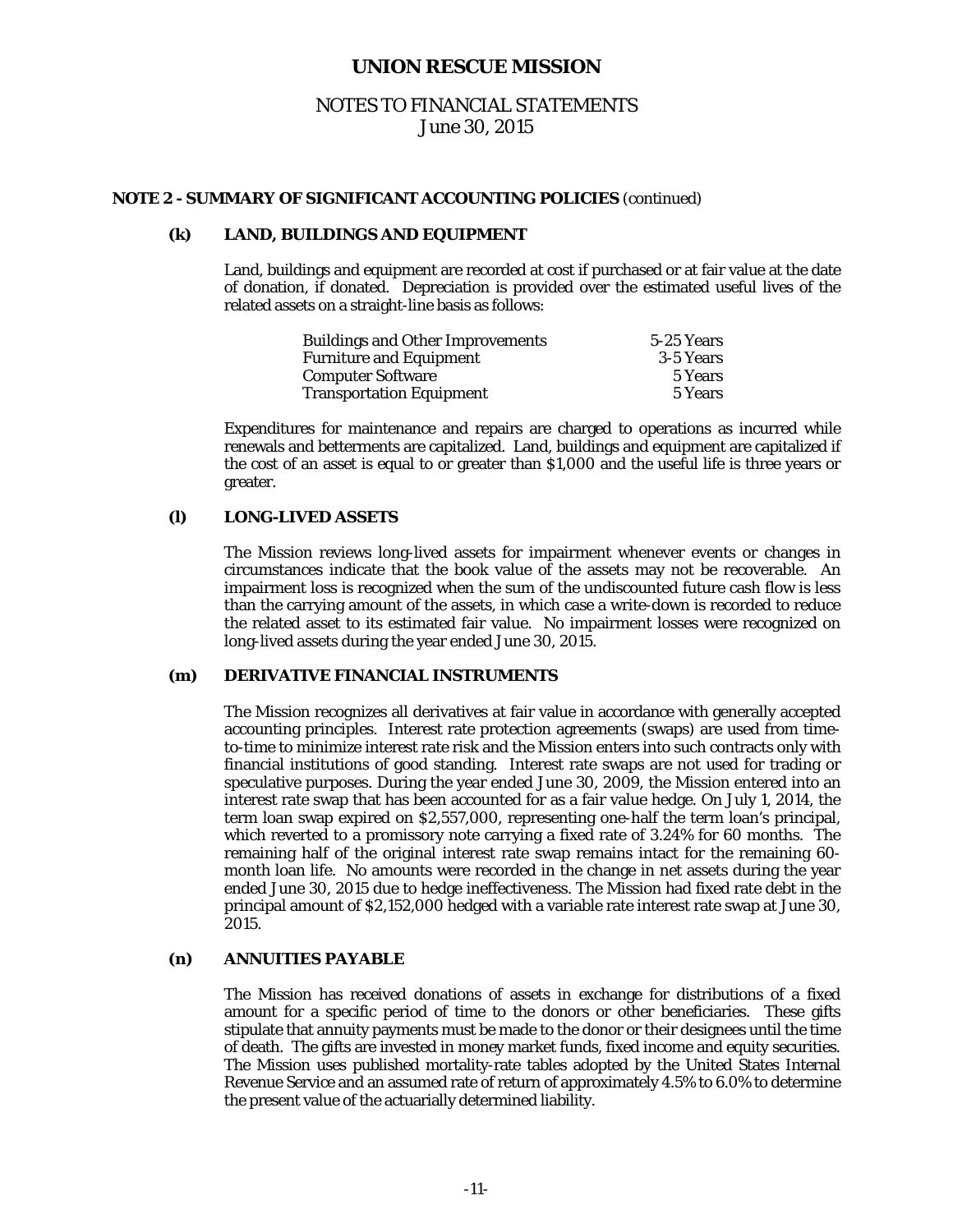## NOTES TO FINANCIAL STATEMENTS June 30, 2015

#### **NOTE 2 - SUMMARY OF SIGNIFICANT ACCOUNTING POLICIES** (continued)

#### **(o) CONTRIBUTED GOODS AND SERVICES**

Contributions of donated non-cash assets are recorded in a manner consistent with the Accord Network GIK Standards in the period received. Contributions of donated services are recognized if the services received (a) create or enhance long-lived assets, or (b) require specialized skills provided by individuals possessing those skills, and would typically need to be purchased if not provided by donation. A substantial number of volunteers have donated significant amounts of their time to the Mission. The services that these individuals rendered, however, do not meet the above criteria and, as such, are not recognized as revenue.

#### **(p) INCOME TAXES**

Union Rescue Mission is exempt from federal income taxes under Section 501(c)(3) of the Internal Revenue Code and the corresponding California provisions.

#### **(q) FUNCTIONAL ALLOCATION OF EXPENSES**

The costs of providing the Mission's programs and other activities have been presented in the statement of functional expenses. During the year, such costs are accumulated into separate groupings as either direct or indirect. Indirect or shared costs are allocated among program and support services by a method that best measures the relative degree of benefit which is determined by management through consideration of the portion of effort expended by each supporting department to each functional category.

#### **(r) USE OF ESTIMATES**

The preparation of financial statements in conformity with generally accepted accounting principles requires management to make estimates and assumptions that affect certain reported amounts and disclosures. Accordingly, actual results could differ from those estimates.

#### **(s) COMPARATIVE TOTALS**

The statement of activities includes prior year summarized comparative information in total but not by net asset class. Such information does not include sufficient detail to constitute a presentation in conformity with generally accepted accounting principles. Accordingly, such information should be read in conjunction with the Mission's financial statements for the year ended June 30, 2014 from which the summarized information was derived.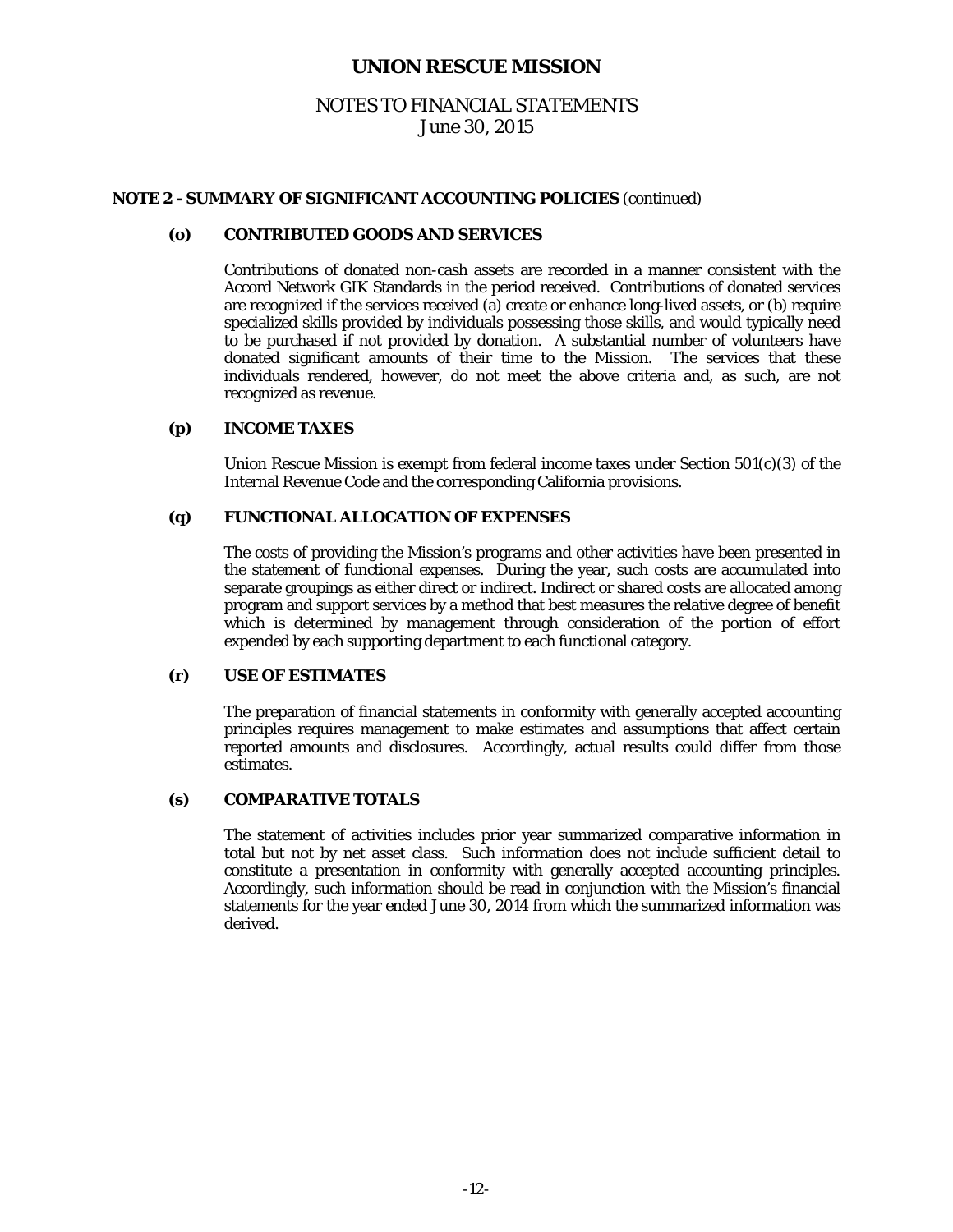## NOTES TO FINANCIAL STATEMENTS June 30, 2015

#### **NOTE 2 - SUMMARY OF SIGNIFICANT ACCOUNTING POLICIES** (continued)

#### **(t) PRESENTATION**

Amounts in the financial statements have been rounded to the nearest thousand dollars.

#### **(u) SUBSEQUENT EVENTS**

The Mission has evaluated events and transactions occurring subsequent to the statement of financial position date of June 30, 2015 for items that should potentially be recognized or disclosed in these financial statements. The evaluation was conducted through October 20, 2015, the date these financial statements were available to be issued. No such material events or transactions were noted to have occurred.

#### **NOTE 3 - INVESTMENTS**

Investments consist of the following at June 30, 2015:

| <b>Cash Equivalents</b>     | S | 52.000  |
|-----------------------------|---|---------|
| <b>Mutual Funds:</b>        |   |         |
| Large Cap Growth            |   | 142,000 |
| Large Cap Value             |   | 109,000 |
| Large Cap Blended           |   | 10,000  |
| Mid Cap Growth              |   | 17,000  |
| Mid Cap Value               |   | 16,000  |
| <b>Small Cap Growth</b>     |   | 12,000  |
| High Intermediate-Term Bond |   | 83,000  |
| <b>Limited Partnership</b>  |   | 100,000 |
| <b>TOTAL INVESTMENTS</b>    | S | 541,000 |

Investment income for the year ended June 30, 2015 consists of the following:

| <b>Interest and Dividend Income</b><br>Net Realized and Unrealized Gain | S | 13.000  |
|-------------------------------------------------------------------------|---|---------|
| on Investments                                                          |   | 2.000   |
| <b>Donated Stock Loss</b>                                               |   | (2,000) |
| <b>Management Fees</b>                                                  |   | (4,000) |
| <b>INVESTMENT INCOME (NET)</b>                                          |   | 9.000   |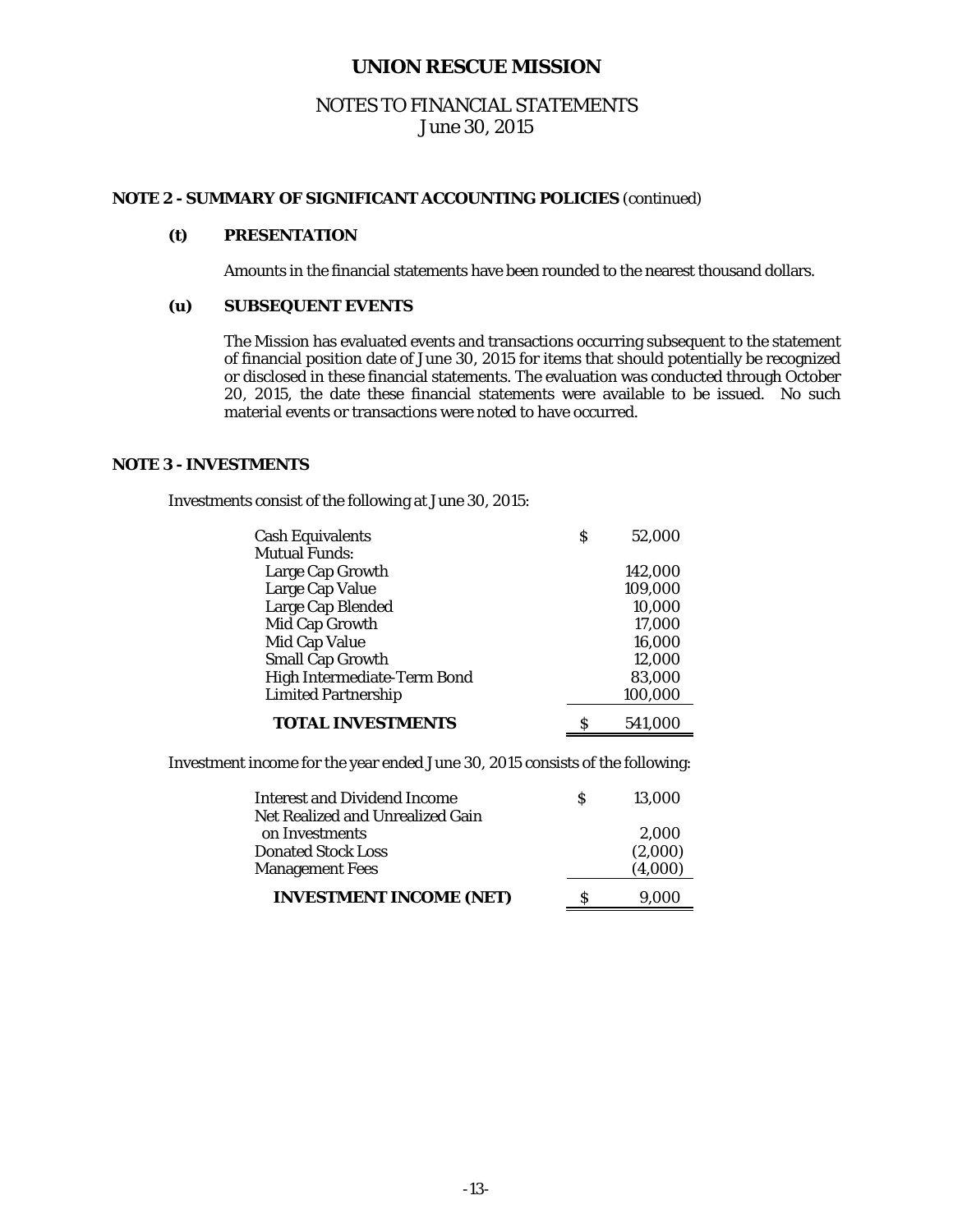## NOTES TO FINANCIAL STATEMENTS June 30, 2015

#### **NOTE 4 - FAIR VALUE MEASUREMENTS**

 The Mission has implemented the accounting standard that defines fair value for those assets (and liabilities) that are re-measured and reported at fair value at each reporting period. This standard establishes a single authoritative definition of fair value, sets out a framework for measuring fair value based on inputs used, and requires additional disclosures about fair value measurements. This standard applies to fair value measurements already required or permitted by existing standards.

 In general, fair values determined by Level 1 inputs utilize quoted prices (unadjusted) in active markets for identical assets. Fair values determined by Level 2 inputs utilize data points that are observable such as quoted prices, interest rates and yield curves. Fair values determined by Level 3 inputs are unobservable data points for the asset (or liability) and include situations where there is little, if any, market activity for the asset (or liability).

 The following table presents information about the Mission's assets and liabilities that are measured at fair value on a recurring basis at June 30, 2015 and indicates the fair value hierarchy of the valuation techniques utilized to determine such fair value:

|                                |    |                      | <b>Fair Value Measurements Using</b> |                    |    |              |           |                    |
|--------------------------------|----|----------------------|--------------------------------------|--------------------|----|--------------|-----------|--------------------|
|                                |    | <b>Quoted Prices</b> |                                      |                    |    |              |           |                    |
|                                |    |                      |                                      | in Active          |    | Significant  |           |                    |
|                                |    |                      |                                      | <b>Markets for</b> |    | <b>Other</b> |           | <b>Significant</b> |
|                                |    |                      |                                      | <b>Identical</b>   |    | Observable   |           | Unobservable       |
|                                |    | <b>Year Ended</b>    |                                      | <b>Assets</b>      |    | Inputs       | Inputs    |                    |
|                                |    | June 30, 2015        |                                      | (Level 1)          |    | (Level 2)    | (Level 3) |                    |
| <b>ASSETS:</b>                 |    |                      |                                      |                    |    |              |           |                    |
| <b>Limited Partnership</b>     | Ŝ  | 100,000              | \$                                   |                    | Ŝ  |              | Ŝ         | 100,000            |
| <b>Cash Equivalents and</b>    |    |                      |                                      |                    |    |              |           |                    |
| <b>Mutual Funds</b>            |    | 441,000              |                                      | 441,000            |    |              |           |                    |
| <b>Beneficial Interest in:</b> |    |                      |                                      |                    |    |              |           |                    |
| <b>Charitable Remainder</b>    |    |                      |                                      |                    |    |              |           |                    |
| <b>Trusts</b>                  |    | 469,000              |                                      |                    |    |              |           | 469,000            |
| <b>Perpetual Trust</b>         |    | 153,000              |                                      |                    |    |              |           | 153,000            |
| <b>TOTAL ASSETS</b>            |    | 1,163,000            | \$                                   | 441,000            | S. |              | S         | 722,000            |
|                                |    |                      |                                      |                    |    |              |           |                    |
| <b>LIABILITIES:</b>            |    |                      |                                      |                    |    |              |           |                    |
| <b>Annuities Payable</b>       | \$ | 215,000              | \$                                   |                    | \$ |              | \$        | 215,000            |
| <b>TOTAL LIABILITIES</b>       | \$ | 215,000              | \$                                   |                    | Ŝ  |              | \$        | 215,000            |

The fair values of investments within Level 1 inputs were obtained based on quoted market prices at the closing of the last business day of the fiscal year.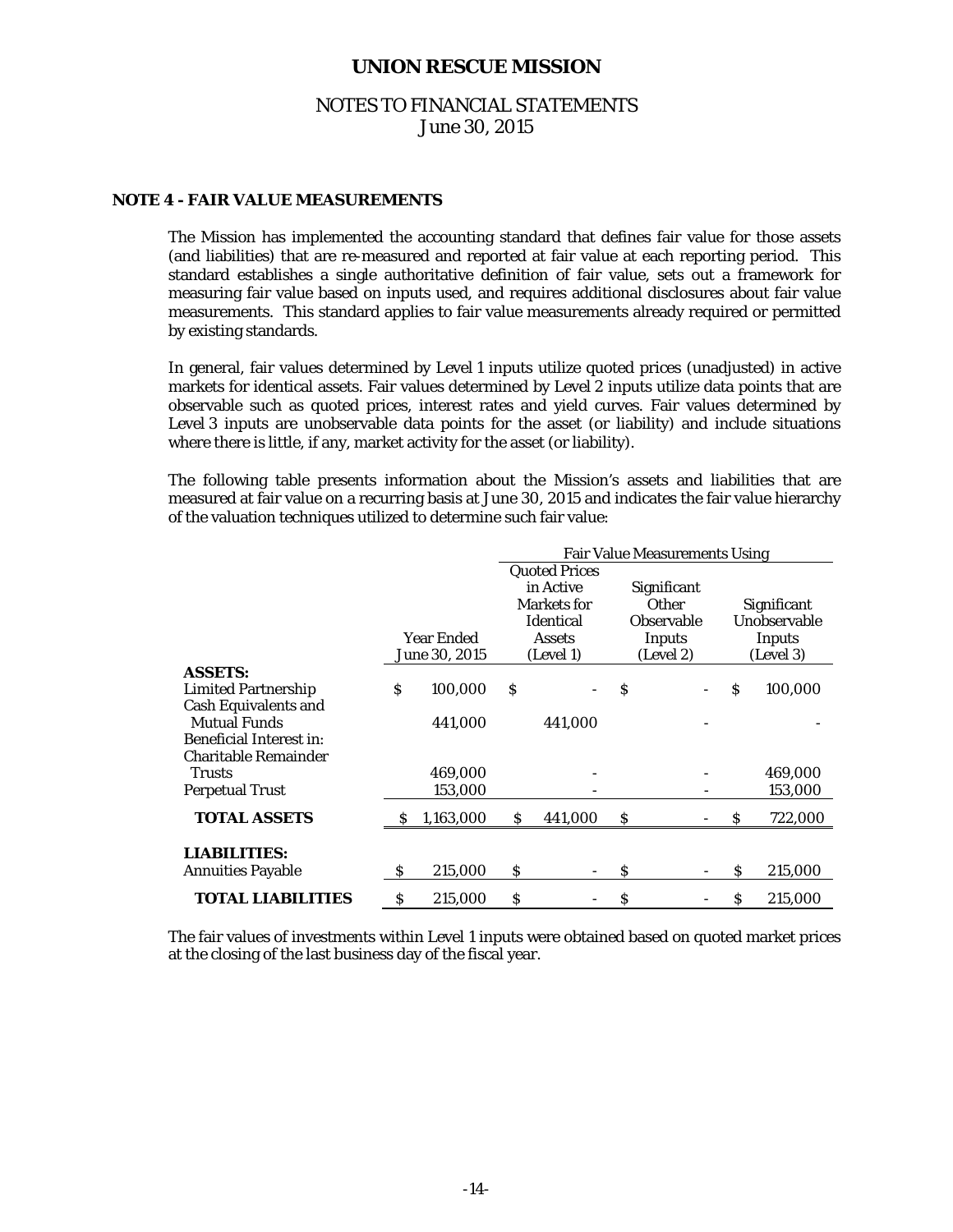## NOTES TO FINANCIAL STATEMENTS June 30, 2015

#### **NOTE 4 - FAIR VALUE MEASUREMENTS** (continued)

|                               |              | <b>Temporarily</b> | Permanently |                   |              |
|-------------------------------|--------------|--------------------|-------------|-------------------|--------------|
|                               | Unrestricted | <b>Restricted</b>  | Restricted  |                   |              |
|                               |              | <b>Beneficial</b>  |             |                   |              |
|                               |              | Interest in        |             | <b>Beneficial</b> |              |
|                               |              | Charitable         | Endowments' | Interest in       |              |
|                               | Limited      | Remainder          | Mutual      | Perpetual         |              |
|                               | Partnership  | Trusts             | Funds       | Trust             | Total        |
| <b>ASSETS:</b>                |              |                    |             |                   |              |
| <b>Beginning Balance</b>      | 100.000<br>S | \$1.083.000        | S<br>6,000  | 161.000<br>S      | \$1,350,000  |
| <b>Sales</b>                  |              |                    | (6,000)     |                   | (6,000)      |
| <b>Receipt of Distributed</b> |              |                    |             |                   |              |
| <b>Benefit</b>                |              | (550,000)          |             |                   | (550,000)    |
| <b>Change in Value</b>        |              | (64,000)           |             | (8,000)           | (72,000)     |
| <b>ENDING BALANCE</b>         | 100.000      | 469.000<br>s       | s           | 153,000<br>S      | 722,000<br>S |

|                                             | <b>Fair Value Measurements Using</b> |                                 |  |  |  |
|---------------------------------------------|--------------------------------------|---------------------------------|--|--|--|
|                                             |                                      | Significant Unobservable Inputs |  |  |  |
|                                             | (Level 3)                            |                                 |  |  |  |
|                                             | Unrestricted -                       |                                 |  |  |  |
|                                             | Annuities                            |                                 |  |  |  |
|                                             |                                      | Payable                         |  |  |  |
| <b>LIABILITIES:</b>                         |                                      |                                 |  |  |  |
| <b>Beginning Balance</b>                    | S                                    | 236,000                         |  |  |  |
| <b>Annuity Payments</b>                     |                                      | (39,000)                        |  |  |  |
| <b>Change in Value of Annuities Payable</b> |                                      | 18,000                          |  |  |  |
| ENDING BALANCE                              | S                                    | 215,000                         |  |  |  |

 Limited Partnership: Valued based on underlying quoted market prices and the Mission's ownership interest.

 Beneficial Interest in Charitable Remainder Trusts: Valued based on underlying quoted market prices at the close of the last business day of the fiscal year and discounted to net present value using United States Internal Revenue Service actuarial tables.

 Beneficial Interest in Perpetual Trust: Valued based on underlying quoted market prices at the close of the last business day of the fiscal year. These investments are not readily redeemable, with distributions paid at the discretion of the fund manager.

 Annuities Payable: Valued using published mortality rate tables adopted by the United States Internal Revenue Service and an assumed rate of return of approximately 4.5% to 6.0% to determine the present value of the actuarially determined liability.

 The methods described above may produce a fair value calculation that may not be indicative of net realizable value or reflective of future net values. Furthermore, while the Mission believes its valuation methods are appropriate and consistent with other market participants, the use of different methodologies or assumptions to determine the fair value of certain financial instruments could result in a different fair value measurement at the reporting date.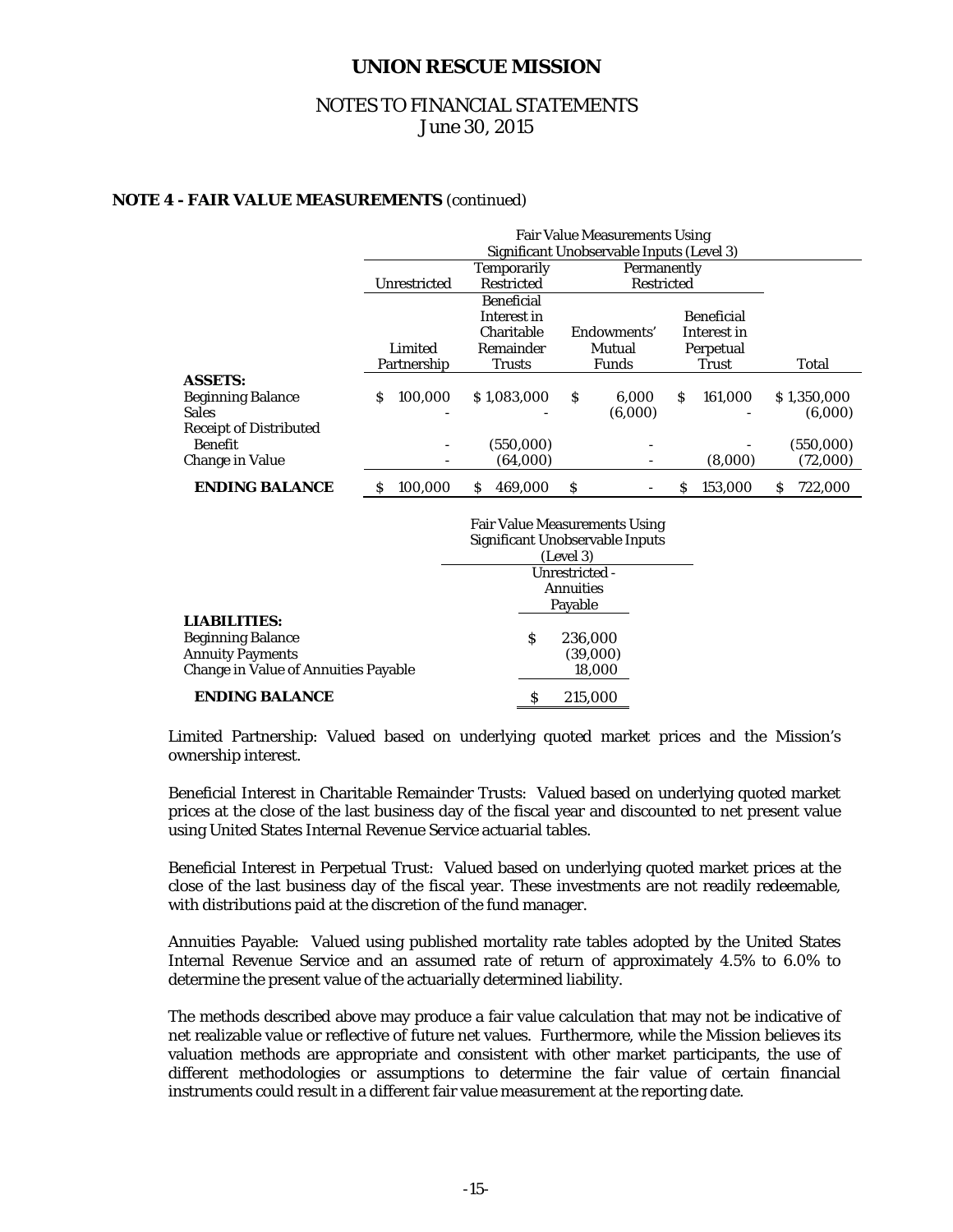## NOTES TO FINANCIAL STATEMENTS June 30, 2015

#### **NOTE 4 - FAIR VALUE MEASUREMENTS** (continued)

The Mission evaluates the classification of Level 1, 2 and 3 investments at the end of each reporting period. Transfers between Level 1 and 2 investments generally relate to whether a market becomes active or inactive. Transfers between Level 2 and 3 investments relate to whether significant relevant observable inputs are available for the fair value measurement in their entirety and when redemption rules become more or less restrictive. There were no transfers between Level 1, 2, and 3 investments during the year ended June 30, 2015.

#### **NOTE 5 - PLEDGES RECEIVABLE**

Pledges receivable at June 30, 2015 are expected to be collected as follows:

| Less than One Year<br><b>One to Five Years</b>                              | S | 778,000<br>257,000   |
|-----------------------------------------------------------------------------|---|----------------------|
| <b>GROSS PLEDGES RECEIVABLE</b>                                             |   | 1,035,000            |
| <b>Allowance for Uncollectible Pledges</b><br><b>Present Value Discount</b> |   | (22,000)<br>(36,000) |
| <b>PLEDGES RECEIVABLE - NET</b>                                             |   | 977.000              |

#### **NOTE 6 - BENEFICIAL INTEREST IN CHARITABLE REMAINDER TRUSTS**

The Mission is the beneficiary of seven charitable remainder trusts administered by other trustees. Assets held in charitable remainder trusts totaled \$469,000 at June 30, 2015, representing the portion of the net present value of the charitable remainder trust assets for which the Mission is the designated beneficiary. One of the charitable remainder trusts, with a net present value of \$31,000 at June 30, 2015, is restricted to Hope Gardens Family Center. The remaining charitable remainder trusts, with a net present value of \$438,000 at June 30, 2015, are for the general charitable operations of Union Rescue Mission.

#### **NOTE 7 - BENEFICIAL INTEREST IN PERPETUAL TRUST**

The Mission is the beneficiary of a trust whose assets are not under its control. The Mission has legally enforceable rights or claims to its beneficial interest in the annual income from the trust. During the year ended June 30, 2015, the Mission received \$7,000 of income from the trust, and the carrying value of the Mission's beneficial interest in this trust at June 30, 2015 is \$153,000.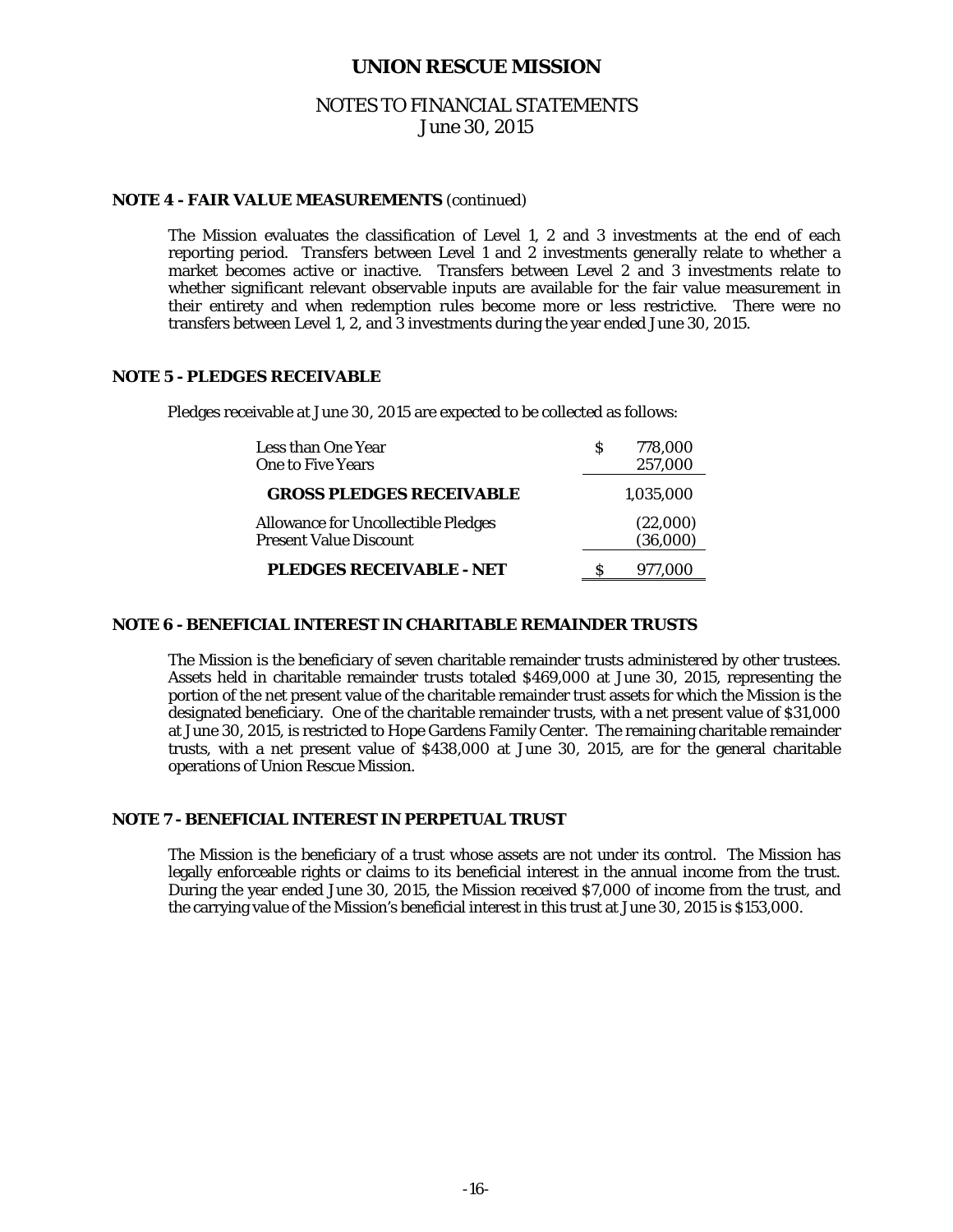## NOTES TO FINANCIAL STATEMENTS June 30, 2015

#### **NOTE 8 - LAND, BUILDINGS AND EQUIPMENT**

Land, buildings and equipment consist of the following as of June 30, 2015:

| Land                                    | 9,337,000<br>S |
|-----------------------------------------|----------------|
| <b>Buildings and Other Improvements</b> | 37,049,000     |
| <b>Furniture and Equipment</b>          | 3,927,000      |
| <b>Computer Software</b>                | 610,000        |
| <b>Transportation Equipment</b>         | 629,000        |
| <b>Construction in Progress</b>         | 1,426,000      |
| <b>TOTAL</b>                            | 52.978.000     |
| <b>Less: Accumulated Depreciation</b>   | (27, 232, 000) |
| <b>LAND, BUILDINGS AND</b>              |                |
| <b>EQUIPMENT (NET)</b>                  | 25,746,000     |

Depreciation and amortization expense for the year ended June 30, 2015 was \$1,808,000.

The Mission is in the process of renovating Hope Gardens Family Center. The estimated cost of construction is \$4,670,000. As of June 30, 2015, \$4,328,000 has been expended. The remaining cost to complete Hope Gardens Family Center is estimated at \$342,000. Funds to renovate Hope Gardens Family Center are provided by contributions.

Interest capitalized as part of building improvements and construction in progress during the year ended June 30, 2015 amounted to \$41,000.

#### **NOTE 9 - ACCOUNTS PAYABLE AND ACCRUED EXPENSES**

Accounts payable and accrued expenses consist of the following at June 30, 2015:

| <b>Accounts Payable</b>           | 560,000   |
|-----------------------------------|-----------|
| <b>Accrued Expenses</b>           | 112,000   |
| <b>Accrued Payroll</b>            | 173,000   |
| <b>Funds Held for Others</b>      | 427,000   |
| <b>Accrued Vacation</b>           | 391,000   |
| <b>TOTAL ACCOUNTS PAYABLE AND</b> |           |
| <b>ACCRUED EXPENSES</b>           | 1,663,000 |

#### **NOTE 10 - LINE OF CREDIT**

 The Mission has an operating line of credit with current permissible borrowings of \$1,500,000. The line of credit is secured by land and buildings (545 South San Pedro Street, Los Angeles, California). Interest is payable monthly at the bank's prime rate plus 1%. The maturity date is January 2016. The bank's prime rate at June 30, 2015 was 3.25%. As of June 30, 2015, no money was borrowed against the line.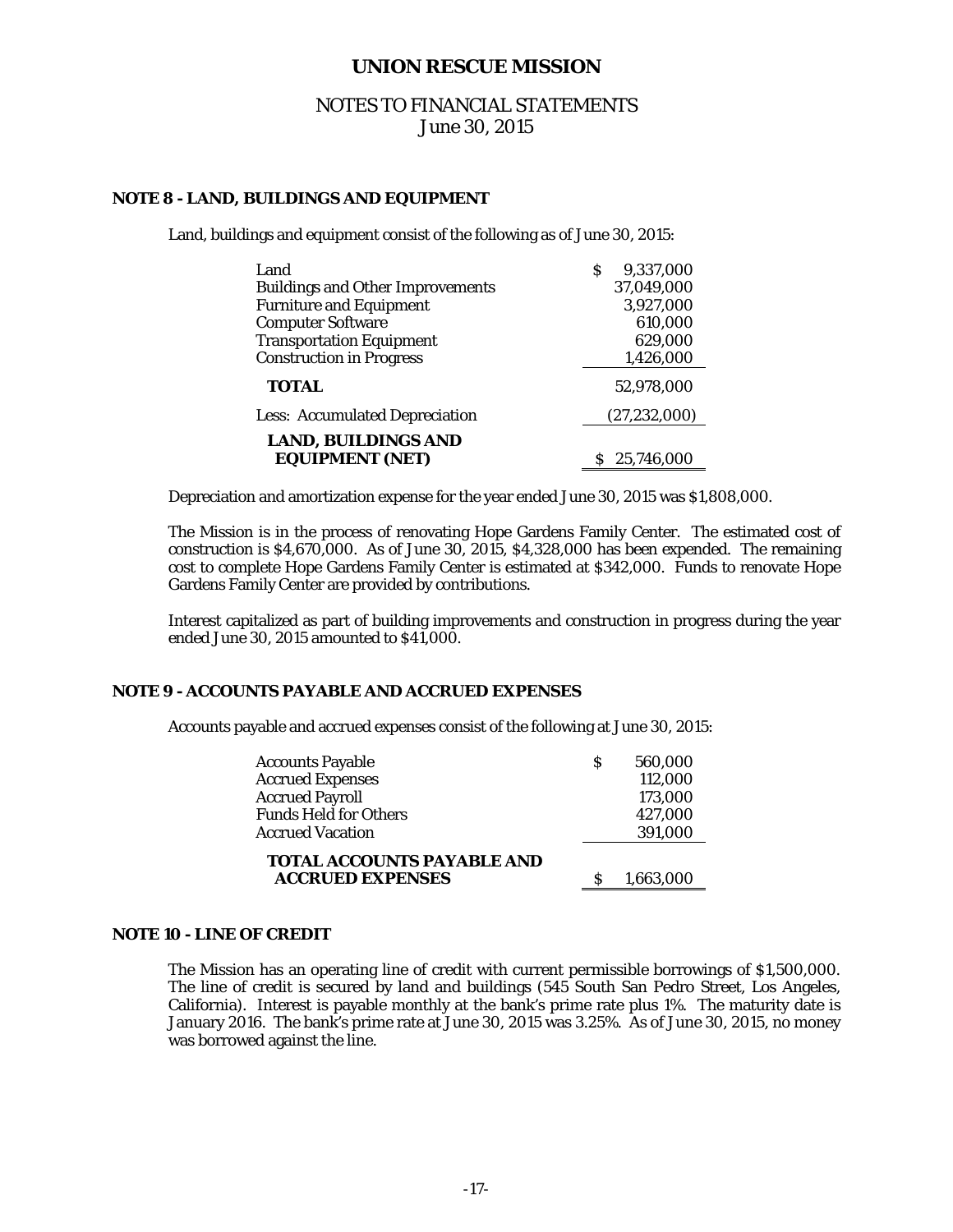## NOTES TO FINANCIAL STATEMENTS June 30, 2015

### **NOTE 11 - NOTES PAYABLE**

Notes payable consist of the following at June 30, 2015:

| Term Loan - Bank, Secured by Land and Buildings (545 South San Pedro Street,<br>Los Angeles, California), Payable in Monthly Installments of Principal and<br>Interest at 3.20% Plus Variable Libor Rate under Interest Rate Swap Agreement,<br>Due July 2019                                                | S | 2,152,000 |
|--------------------------------------------------------------------------------------------------------------------------------------------------------------------------------------------------------------------------------------------------------------------------------------------------------------|---|-----------|
| Term Loan - Bank, Secured by Land and Buildings (545 South San Pedro Street,<br>Los Angeles, California), Payable in Monthly Installments of Principal and<br>Interest at 3.24% Fixed, Due July 2019                                                                                                         |   | 2,118,000 |
| Note Payable - Trust, Secured by Mission Assets, Subordinate to the Term Loan,<br>Bearing Interest Rate of 5.0%, Interest Only Payable Monthly, Principal Payable<br>in Annual Installments of \$50,000 to \$150,000, Due Five Years After<br><b>Commencement of Thrift Store Operations, September 2019</b> |   | 509,000   |
| Note Payable - Foundation, Unsecured, Subordinate to the Term Loan, Bearing<br>Interest Rate of 5.0%, Interest Only Payable Every Six Months, Principal Payable<br>in Annual Installments of \$5,000 to \$30,000, Due Five Years After<br>Commencement of Thrift Store Operations, September 2019.           |   | 51,000    |
| Note Payable - Company, Secured by Related Property, Bearing Interest Rate of<br>3.9%, Payable in Monthly Installments of \$343, Due June 2019                                                                                                                                                               |   | 15,000    |
| Notes Payable - Company, Secured by Related Property, Bearing Interest Rates<br>of 2.9%, Payable in Monthly Installments of \$429 to \$476, Due November 2015                                                                                                                                                |   | 7,000     |
| <b>TOTAL NOTES PAYABLE</b>                                                                                                                                                                                                                                                                                   |   | 4,852,000 |

The future maturity of notes payable at June 30, 2015 is as follows:

## **Years Ending June 30**

| 2016         | 1.029.000<br>S |
|--------------|----------------|
| 2017         | 1,124,000      |
| 2018         | 1,178,000      |
| 2019         | 1,235,000      |
| 2020         | 286,000        |
| <b>TOTAL</b> | 4,852,000      |

The interest rate swap effectively fixes the interest rate for the term loan. The outstanding interest rate swap agreement at June 30, 2015 has the following terms:

| <b>Notional Amount</b>         | \$ 2,152,000            |
|--------------------------------|-------------------------|
| <b>Interest Rate (Receive)</b> | 1 Month LIBOR plus 3.2% |
| <b>Interest Rate (Pay)</b>     | 6.42%                   |
| <b>Maturity</b>                | <b>July 2019</b>        |

At June 30, 2015, the rate for the one month LIBOR was .18660%.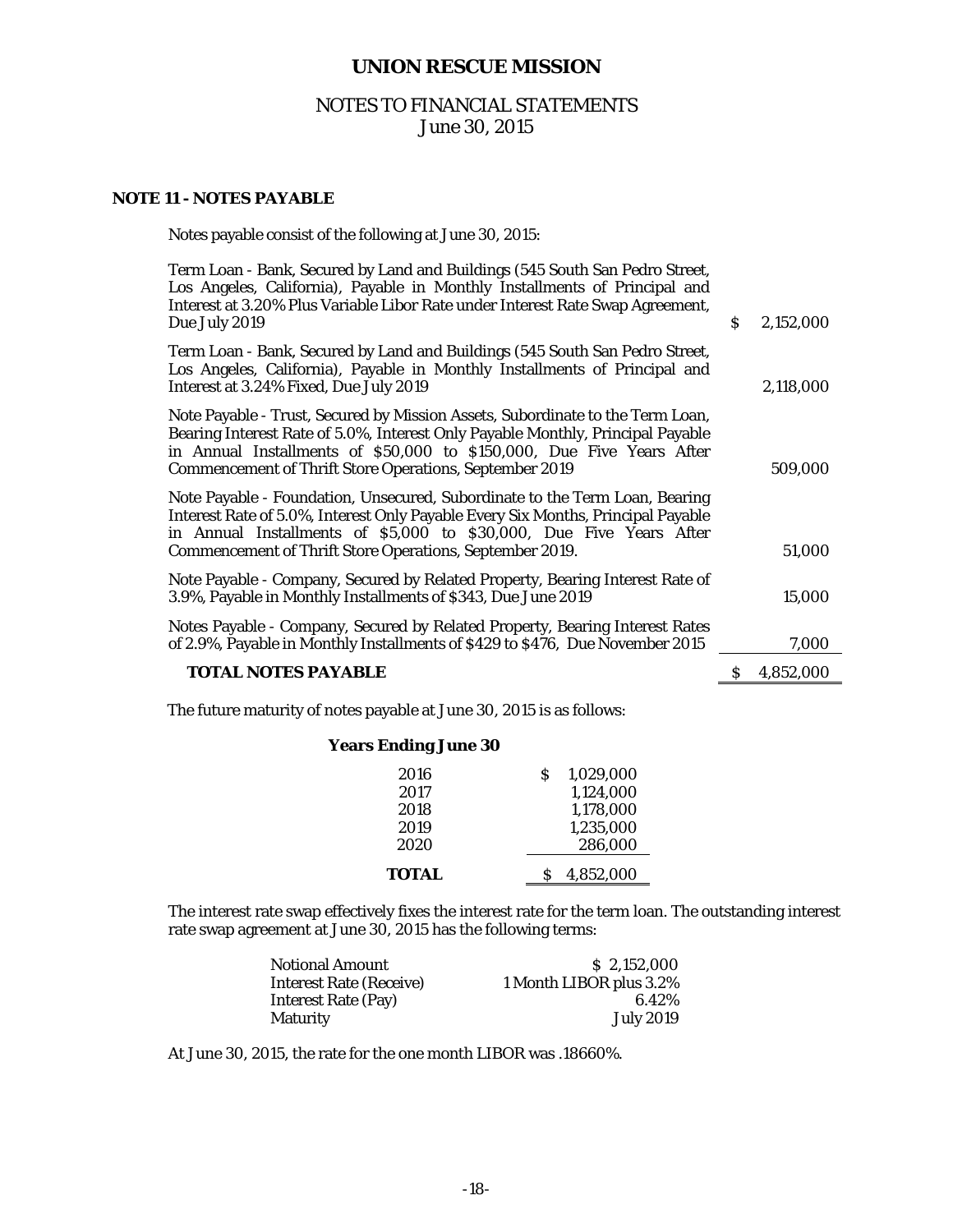## NOTES TO FINANCIAL STATEMENTS June 30, 2015

#### **NOTE 11 - NOTES PAYABLE** (continued)

The notional amount under the swap agreement decreases as principal payments are made on the term loan so that the notional amount equals the principal outstanding under the term loan. The swap agreement qualifies for hedge accounting (no ineffectiveness) under generally accepted accounting provisions; therefore, the interest rate swap liability is exactly offset by a corresponding reduction in the term loan liability. At June 30, 2015, the carrying value of the term loan remained unchanged.

#### **NOTE 12 - ANNUITIES PAYABLE**

 The Mission is in receipt of 43 charitable annuity gifts from individuals. The values at establishment and corresponding reasonably commensurate values at June 30, 2015 are \$430,000 and \$215,000 respectively. The Mission has established a segregated reserve fund of \$377,000 which equals 175% of the present value annuities payable balance.

#### **NOTE 13 - COMMUNITY OUTREACH PROGRAM**

The Mission conducts a Community Outreach Program that provides various donated products such as food, hygiene items and medical supplies to the poor and homeless outside the immediate service area of the Mission. Recipients of the products during the year ended June 30, 2015 were located in the United States.

 The products are donated primarily by corporations. The receipt of donated products by the Mission for this program is reflected as gifts-in-kind revenue and the distribution to the recipients is reflected as gifts-in-kind distribution expense in the statement of functional expenses. The donated products are valued in a manner consistent with Accord Network GIK Standards.

 Of the \$2,751,000 gifts-in-kind revenue reflected in the statement of activities for the year ended June 30, 2015, \$1,921,000 are gifts-in-kind used by the Mission in its own programs and thrift store. The balance of \$830,000 was provided to other non-profit organizations through the Mission's Community Outreach Program.

#### **NOTE 14 - COMMITMENTS AND CONTINGENCIES**

#### **(a) LEGAL PROCEEDINGS**

In the ordinary course of conducting its business, the Mission becomes involved in various lawsuits. Some of these proceedings may result in judgments being assessed against the Mission which, from time to time, may have an impact on changes in net assets. The Mission does not believe that these proceedings, individually or in the aggregate, would have a material effect on the financial statements.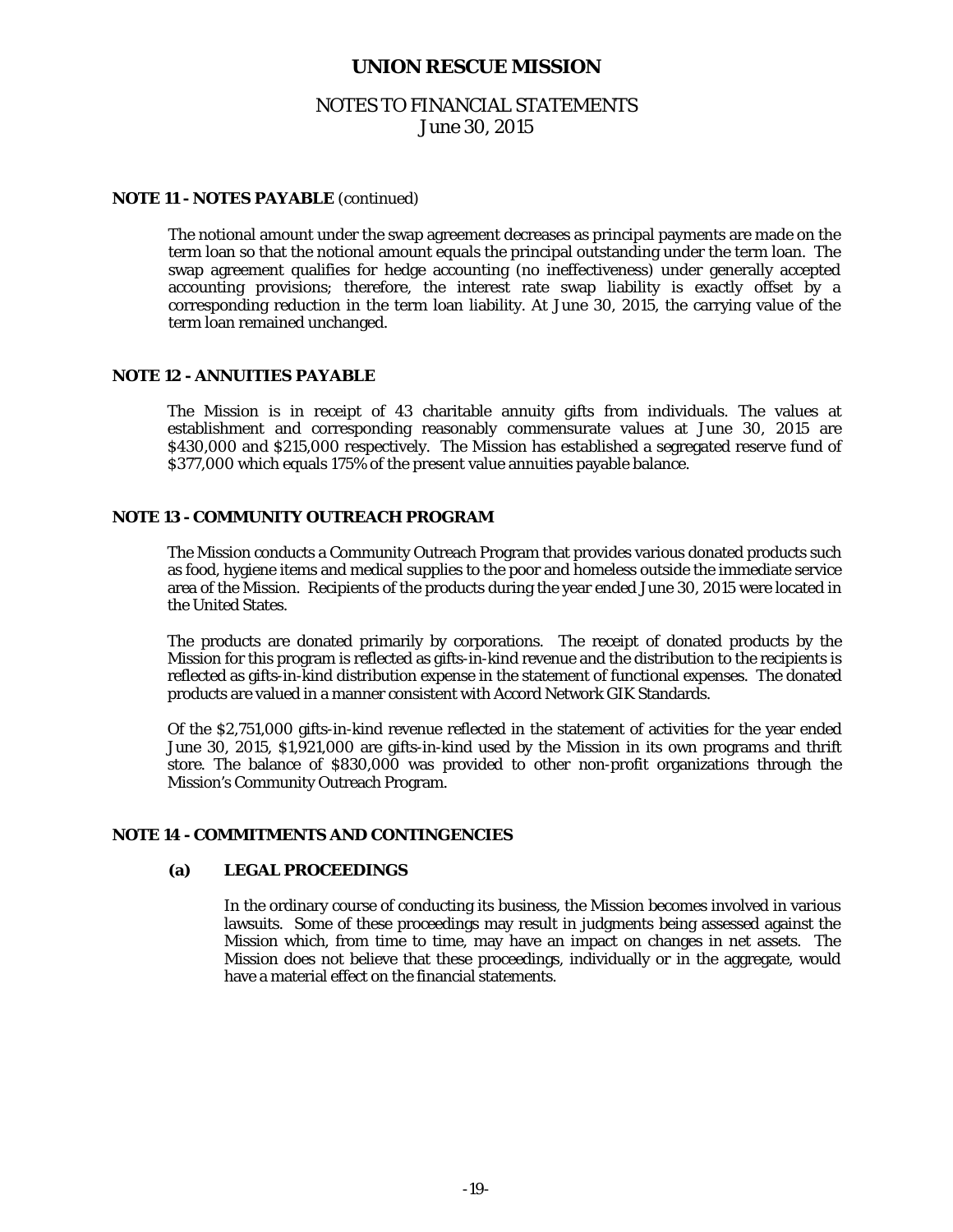## NOTES TO FINANCIAL STATEMENTS June 30, 2015

#### **NOTE 14 - COMMITMENTS AND CONTINGENCIES** (continued)

#### **(b) OBLIGATIONS UNDER OPERATING LEASE**

The Mission leases the facility for its thrift store under an operating lease with an initial term expiring in March 2024. The following is a schedule of future minimum lease payments on this operating lease:

#### **Years Ending June 30**

| 2016              | 153.000<br>S |
|-------------------|--------------|
| 2017              | 153,000      |
| 2018              | 153,000      |
| 2019              | 157,000      |
| 2020              | 169,000      |
| <b>Thereafter</b> | 633,000      |
| <b>TOTAL</b>      | 1,418,000    |

Rent expense under this operating lease for the year ended June 30, 2015 was \$153,000 and is included in occupancy expense. The lease allows a one-time option to terminate that expires in October 2015. The terms of the lease are currently being renegotiated.

#### **NOTE 15 - RETIREMENT PLAN**

 The Mission has a defined contribution retirement plan for all full-time employees. Eligible employees may contribute annually up to the applicable Internal Revenue Service limitations. The Mission did not make matching contributions during the year ended June 30, 2015.

#### **NOTE 16 - TEMPORARILY RESTRICTED NET ASSETS**

Temporarily restricted net assets are available for the following purposes at June 30, 2015:

| <b>Charitable Remainder Trusts -</b>  |   |         |
|---------------------------------------|---|---------|
| <b>Mission Operations</b>             | S | 438,000 |
| <b>Charitable Remainder Trust -</b>   |   |         |
| <b>Hope Gardens Family Center</b>     |   | 31,000  |
| <b>Hope Gardens Family Center -</b>   |   |         |
| <b>Capital Campaign</b>               |   | 119,000 |
| <b>Donor Restricted Contributions</b> |   | 268,000 |
| <b>TEMPORARILY RESTRICTED</b>         |   |         |
| <b>NET ASSETS</b>                     | S | 856.000 |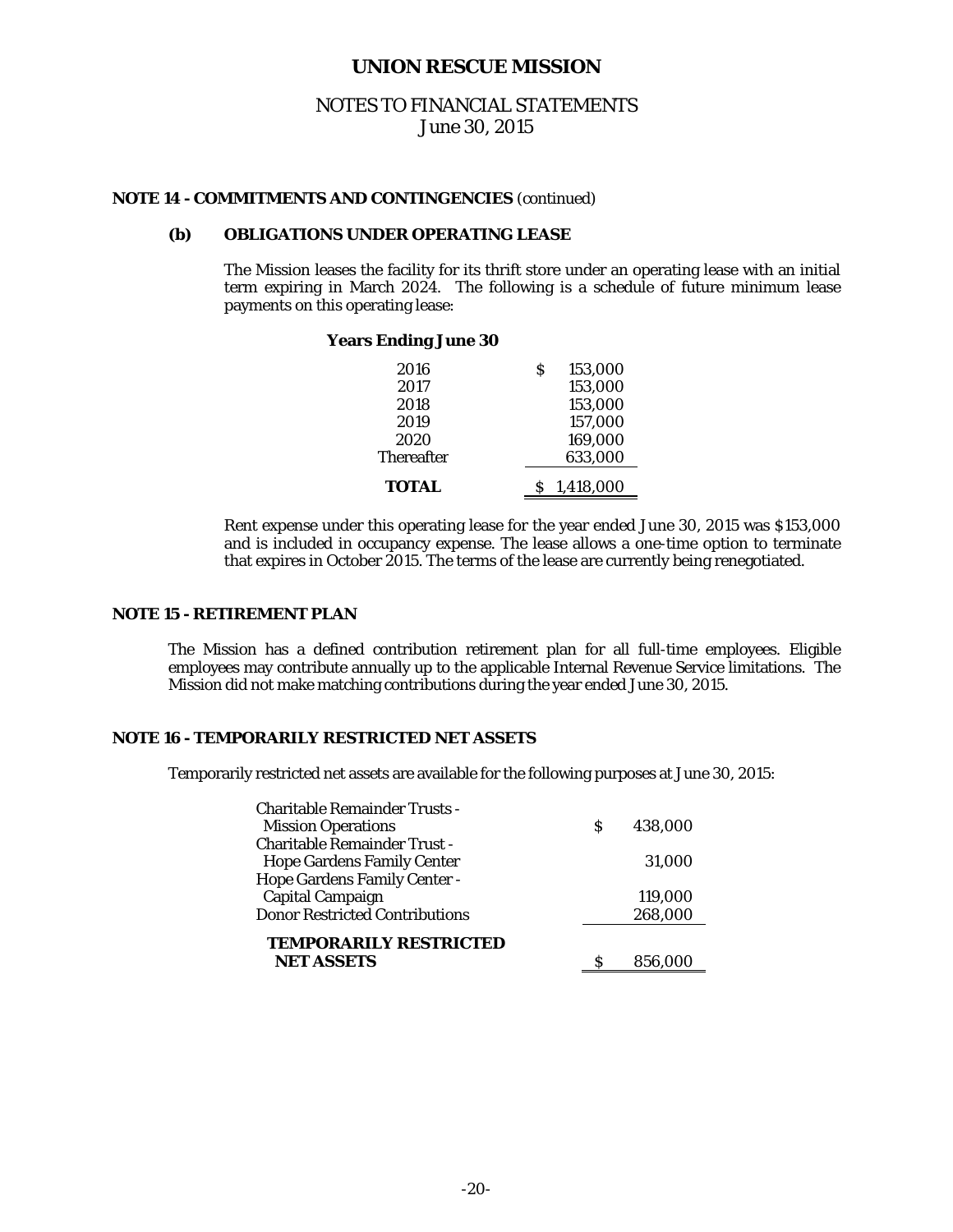## NOTES TO FINANCIAL STATEMENTS June 30, 2015

#### **NOTE 17 - PERMANENTLY RESTRICTED NET ASSETS**

Permanently restricted net assets are comprised of the following at June 30, 2015:

| <b>Perpetual Trust</b>                             | S | 153,000 |
|----------------------------------------------------|---|---------|
| <b>Pledge Receivable</b>                           |   | 106.000 |
| <b>Endowments</b>                                  |   | 64.000  |
| <b>PERMANENTLY RESTRICTED</b><br><b>NET ASSETS</b> |   | 323,000 |
|                                                    |   |         |

#### **NOTE 18 - ENDOWMENTS**

The Mission's endowments consist of funds established for a variety of purposes. Endowment funds are established by donor-restricted gifts to provide a permanent endowment, which is to provide a permanent source of income to the Mission.

The Mission's management understands California State law as (1) requiring the preservation of the fair market value of the original gifts as of the gift date of the donor restricted endowment funds, and (2) allowing the spending of income and gains on permanently restricted endowments, absent explicit donor stipulations that all or a portion of such gains be maintained in perpetuity.

The primary long-term financial objective for the Mission's endowments is to preserve the real (inflation-adjusted) purchasing power of endowment assets and income after accounting for endowment spending, annual growth percentage and costs of portfolio management.

The Mission's Board of Directors developed a spending policy which restricts the use of endowment funds to 4.5% of the average market value of the total endowment portfolio over the past 12 quarters (3 years) with the gift instrument taking precedence over this policy. This policy will allow for a greater predictability of spendable income for budgeting purposes and for gradual steady growth for the support of operations by the endowment. In addition, this policy will minimize the probability of invading the principal over the long term.

| <b>Endowment Net Asset Composition</b><br>by Type of Fund at June 30, 2015                                             |   | <b>Permanently</b><br><b>Restricted</b> |  |
|------------------------------------------------------------------------------------------------------------------------|---|-----------------------------------------|--|
| Donor-Restricted                                                                                                       |   | 64,000                                  |  |
| <b>Changes in Endowment Net Assets</b><br>for the Year Ended June 30, 2015                                             |   |                                         |  |
| <b>Endowment Net Assets -</b><br><b>Beginning of Year</b><br><b>Dividend</b><br><b>Unrealized Losses on Investment</b> | S | 64,000<br>1,000<br>(1,000)              |  |
| ENDOWMENT NET ASSETS -<br><b>END OF YEAR</b>                                                                           |   | 64.000                                  |  |